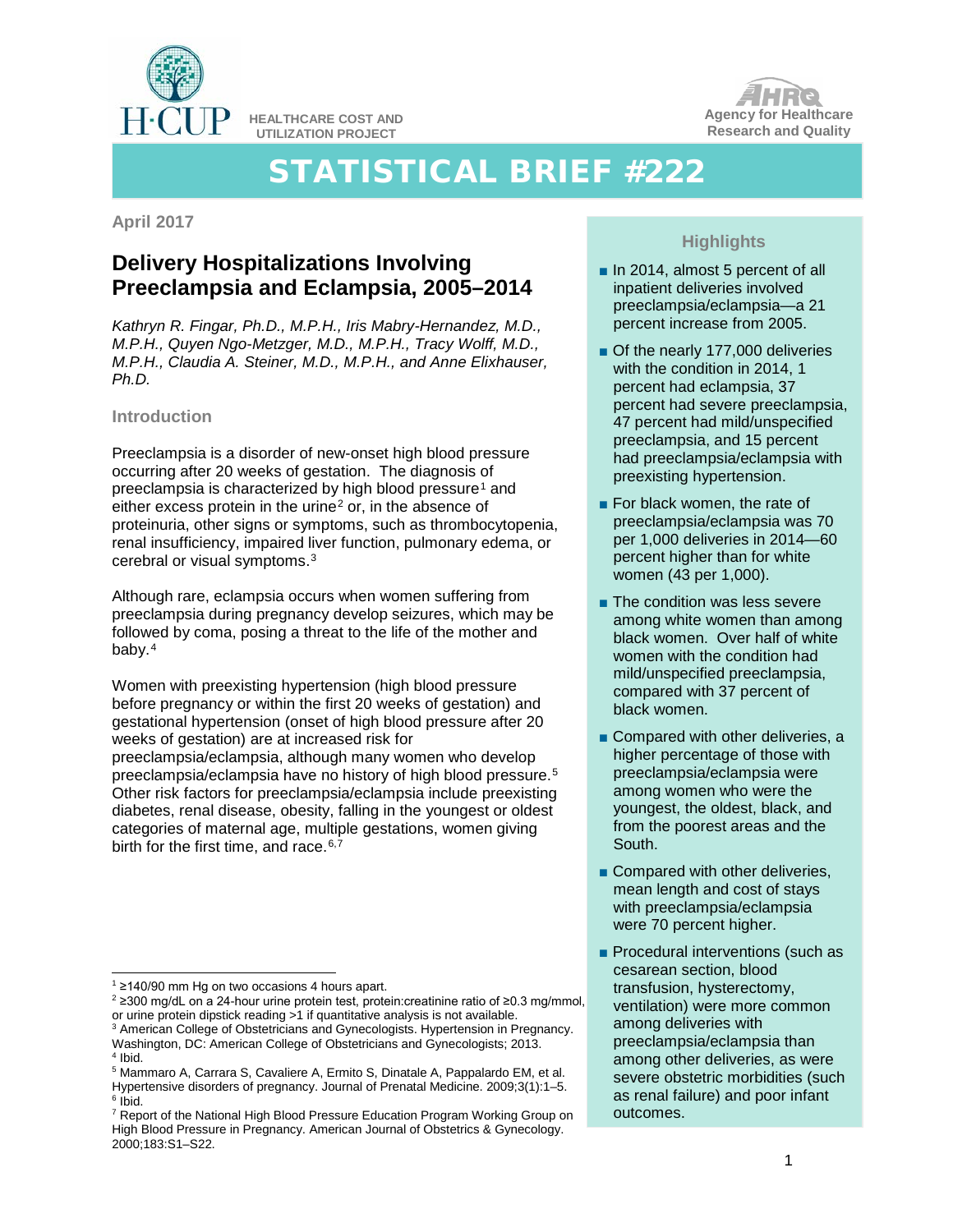Black women are more likely to develop preeclampsia and to experience poorer outcomes associated with the condition, including progression to eclampsia and in rare cases, death. $8,9$  $8,9$  $8,9$ 

In addition to increased risk of mortality, women with preeclampsia/eclampsia are more likely to experience cesarean section (C-section), placental abruption, disseminated intravascular coagulation, cerebral hemorrhage, pulmonary edema, and renal failure.<sup>[10](#page-1-2),[11,](#page-1-3)[12](#page-1-4)</sup> Infants born to mothers with preeclampsia/eclampsia are more likely to have intrauterine growth restriction, premature birth, and intrauterine death.[13](#page-1-5)

In the United States, preeclampsia/eclampsia and other hypertensive disorders of pregnancy have increased over the last 2 decades.<sup>[14](#page-1-6)</sup> Preeclampsia/eclampsia is estimated to complicate between 3 and 6 percent of all pregnancies and is considered one of the most preventable causes of maternal death.[15](#page-1-7),[16](#page-1-8) However, there is little recent national population-based data on the prevalence of the condition and its associated coexisting conditions and complications that can inform efforts to prevent preeclampsia/eclampsia.[17,](#page-1-9)[18](#page-1-10)

This Healthcare Cost and Utilization Project (HCUP) Statistical Brief presents data on the prevalence of preeclampsia/eclampsia among inpatient delivery hospitalizations in 2014. The Brief describes trends in the rate of preeclampsia/eclampsia from 2005 through 2014, overall and by patient and hospital characteristics. Characteristics of deliveries with preeclampsia/eclampsia are examined in 2014.

Deliveries with preeclampsia/eclampsia are compared with all other deliveries, with respect to patient and hospital characteristics, coexisting conditions, and infant and maternal outcomes.<sup>[19](#page-1-11),20</sup> These characteristics are also compared across type of diagnosis: eclampsia, severe preeclampsia, mild or unspecified preeclampsia, and preeclampsia/eclampsia with preexisting hypertension.<sup>[21](#page-1-13)</sup>

Delivery hospitalizations represent the hospital stay for the mother and not the infant. Descriptions of infant outcomes are those conditions that appear on the maternal record. All differences between estimates noted in the text are 10 percent or greater.

<span id="page-1-0"></span><sup>8</sup> Shahul S, Tung A, Minhaj M, Nizamuddin J, Wenger J, Mahmood E, et al. Racial disparities in comorbidities, complications, and maternal and fetal outcomes in women with preeclampsia/eclampsia. Hypertension in Pregnancy. 2015;34(4):506–15.

<span id="page-1-1"></span><sup>9</sup> Tanaka M, Jaamaa G, Kaiser M, Hills E, Soim A, Zhu M, et al. Racial disparity in hypertensive disorders of pregnancy in New York State: a 10-year longitudinal population-based study. American Journal of Public Health. 2007;97(1):163–70.  $10$  Ibid.

<span id="page-1-3"></span><span id="page-1-2"></span><sup>&</sup>lt;sup>11</sup> Report of the National High Blood Pressure Education Program Working Group on High Blood Pressure in Pregnancy. American Journal of Obstetrics and Gynecology. 2000;183:S1–S22.

<span id="page-1-4"></span> $12$  Kuklina EV, Ayala C, Callaghan WM. Hypertensive disorders and severe obstetric morbidity in the United States. Obstetrics and Gynecology. 2009;113(6):1299–306.

<span id="page-1-5"></span><sup>13</sup> Mammaro A, Carrara S, Cavaliere A, Ermito S, Dinatale A, Pappalardo EM, et al. Hypertensive disorders of pregnancy. Journal of Prenatal Medicine. 2009;3(1):1–5.

<span id="page-1-6"></span><sup>14</sup> Centers for Disease Control and Prevention. Data on Selected Pregnancy Complications in the United States. October 2016. [www.cdc.gov/reproductivehealth/maternalinfanthealth/pregnancy-complications-data.htm.](http://www.cdc.gov/reproductivehealth/maternalinfanthealth/pregnancy-complications-data.htm) Accessed March 29, 2017.

<sup>15</sup> Shahul et al., 2015. Op. cit.

<span id="page-1-8"></span><span id="page-1-7"></span><sup>&</sup>lt;sup>16</sup> D'Alton ME, Main EK, Menard MK, Levy BS. The National Partnership for Maternal Safety. Obstetrics and Gynecology. 2014;123:973–7.

<span id="page-1-9"></span><sup>17</sup> Ananth CV, Keyes KM, Wapner RJ. Pre-eclampsia rates in the United States, 1980–2010: age-period-cohort analysis. BMJ. 2013;347:f6564.

<span id="page-1-10"></span><sup>&</sup>lt;sup>18</sup> Wallis AB, Saftlas AF, Hsia J, Atrash HK. Secular trends in the rates of preeclampsia, eclampsia, and gestational hypertension, United States, 1987–2004. American Journal of Hypertension. 2008;21:521–6.

<span id="page-1-11"></span><sup>&</sup>lt;sup>19</sup> Kuklina EV, Meikle SF, Jamieson DJ, Whiteman MK, Barfield WD, Hills SD, et al. Severe obstetric morbidity in the United States: 1998–2005. Obstetrics and Gynecology. 2009;113(2 Pt 1):293–9.

<span id="page-1-12"></span><sup>&</sup>lt;sup>20</sup> Callaghan WM, Creanga AA, Kuklina EV. Severe maternal morbidity among delivery and postpartum hospitalizations in the United States. Obstetrics and Gynecology. 2012;120(5):1029–36.

<span id="page-1-13"></span><sup>21</sup> The first three categories are defined by International Classification of Diseases, Ninth Revision, Clinical Modification (ICD-9-CM) diagnosis codes for mild or unspecified preeclampsia (642.4), severe preeclampsia (642.5), and eclampsia (642.6). These codes are used if preexisting hypertension was not present. The last category is defined by the code 642.7, which is used if preexisting hypertension was present with preeclampsia/eclampsia. However, records with this code lack detail on the severity of preeclampsia/eclampsia.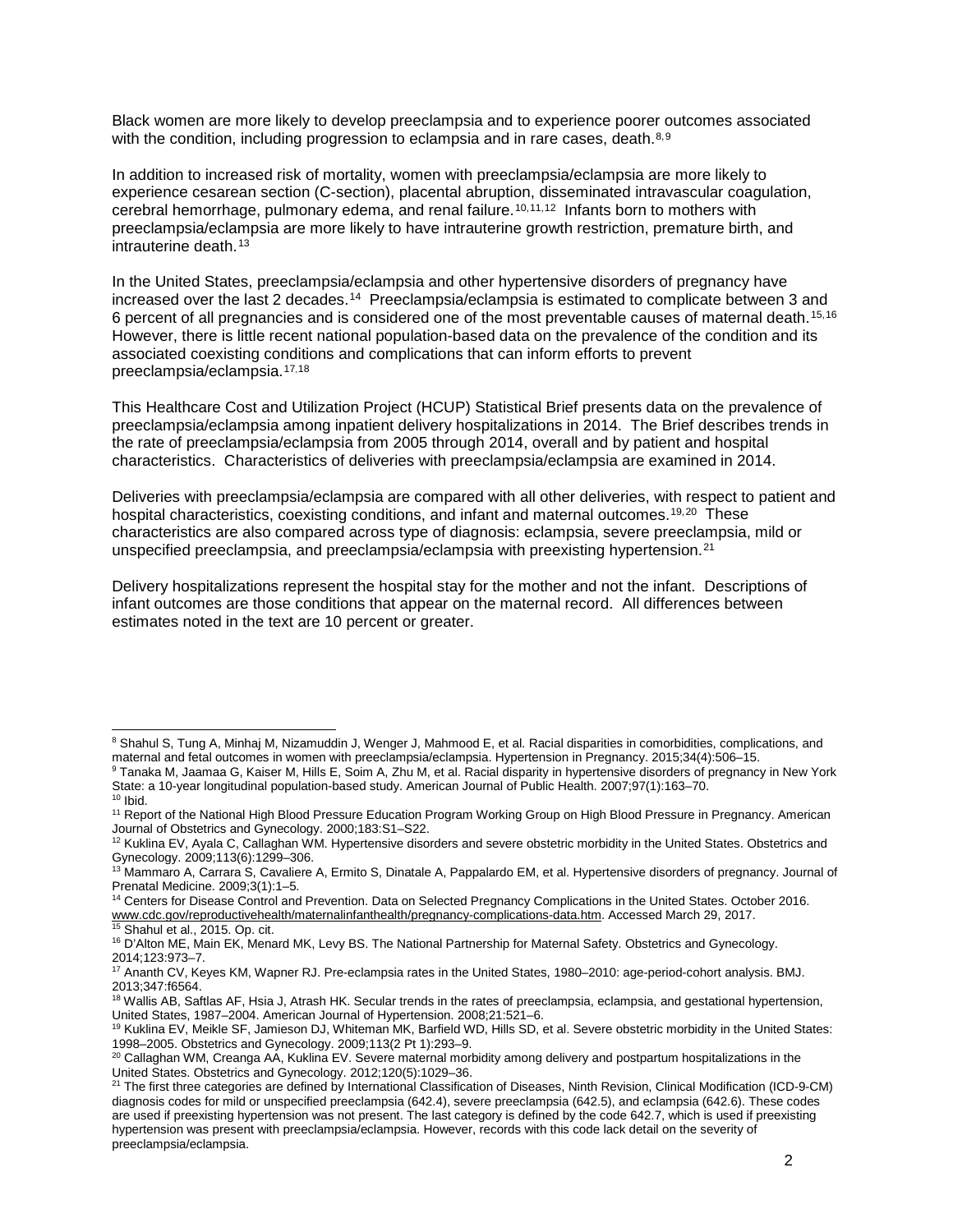# **Findings**

*Prevalence of delivery hospitalizations involving preeclampsia/eclampsia, 2014* The left side of Figure 1 displays all delivery hospitalizations in 2014 by presence of preeclampsia/eclampsia as well as other hypertension-related diagnoses complicating pregnancy, childbirth, and the puerperium. The right side of Figure 1 displays the subset of delivery hospitalizations with a diagnosis of preeclampsia/eclampsia in 2014 by type of preeclampsia/eclampsia diagnosis.





a Records with ICD-9-CM diagnosis code 642.7, which indicates that preeclampsia or eclampsia was present with preexisting hypertension but does not specify the severity of the condition.

**b** Preexisting hypertension without preeclampsia or eclampsia.

Source: Agency for Healthcare Research and Quality (AHRQ), Center for Delivery, Organization, and Markets, Healthcare Cost and Utilization Project (HCUP), National Inpatient Sample (NIS), 2014

#### In 2014, more than 1 in 10 delivery hospitalizations had a diagnosis of hypertension. Among **these deliveries with any hypertension-related diagnosis, preeclampsia/eclampsia was the most common.**

In 2014, 409,495 delivery hospitalizations had a diagnosis of hypertension complicating pregnancy, childbirth, and the puerperium, representing 10.8 percent of 3.8 million total deliveries. Preeclampsia/eclampsia was the most common type of hypertension-related diagnosis (4.7 percent), followed by gestational hypertension (3.8 percent), preexisting hypertension (1.7 percent), and unspecified hypertension (0.6 percent).

#### In 2014, of all delivery hospitalizations with a diagnosis of preeclampsia/eclampsia, over one**third had severe preeclampsia.**

In 2014, 176,925 delivery hospitalizations had a diagnosis of preeclampsia/eclampsia, representing 4.7 percent of 3.8 million total deliveries. Although the most severe form of the condition (eclampsia) was rare (1.4 percent), an additional 37.2 percent of deliveries with any diagnosis of preeclampsia/eclampsia had severe preeclampsia. Nearly half of deliveries with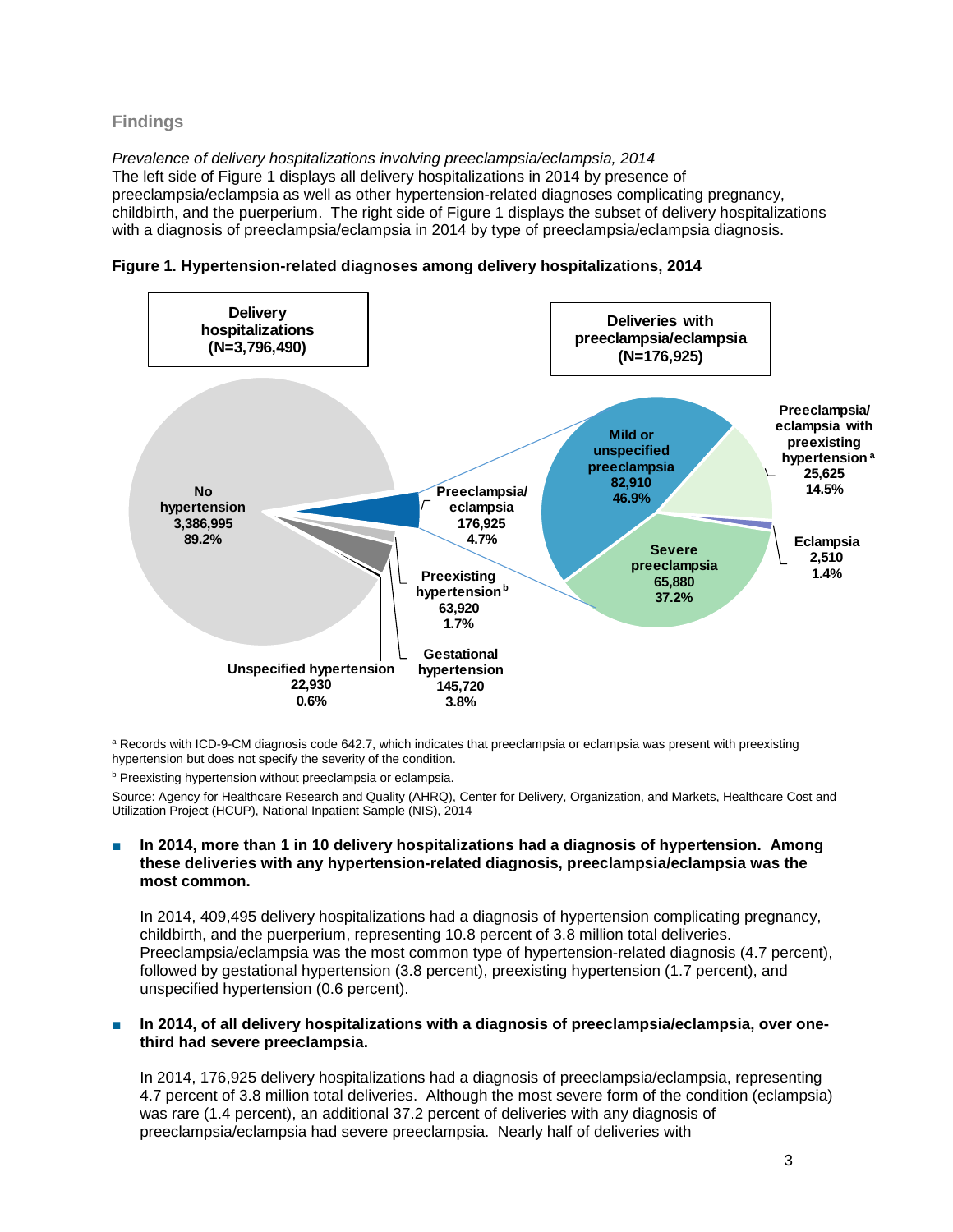preeclampsia/eclampsia had mild or unspecified preeclampsia (46.9 percent), and 14.5 percent had preeclampsia/eclampsia with preexisting hypertension but lacked detail on the severity of the condition.

In addition to the deliveries shown in Figure 1, in 2014 there were 21,180 hospitalizations during or after pregnancy involving preeclampsia/eclampsia, in which the hospital stay did not result in delivery (data not shown). Although this Brief focuses on delivery hospitalizations, these antepartum and postpartum stays contribute to the total burden of preeclampsia/eclampsia in the inpatient hospital setting.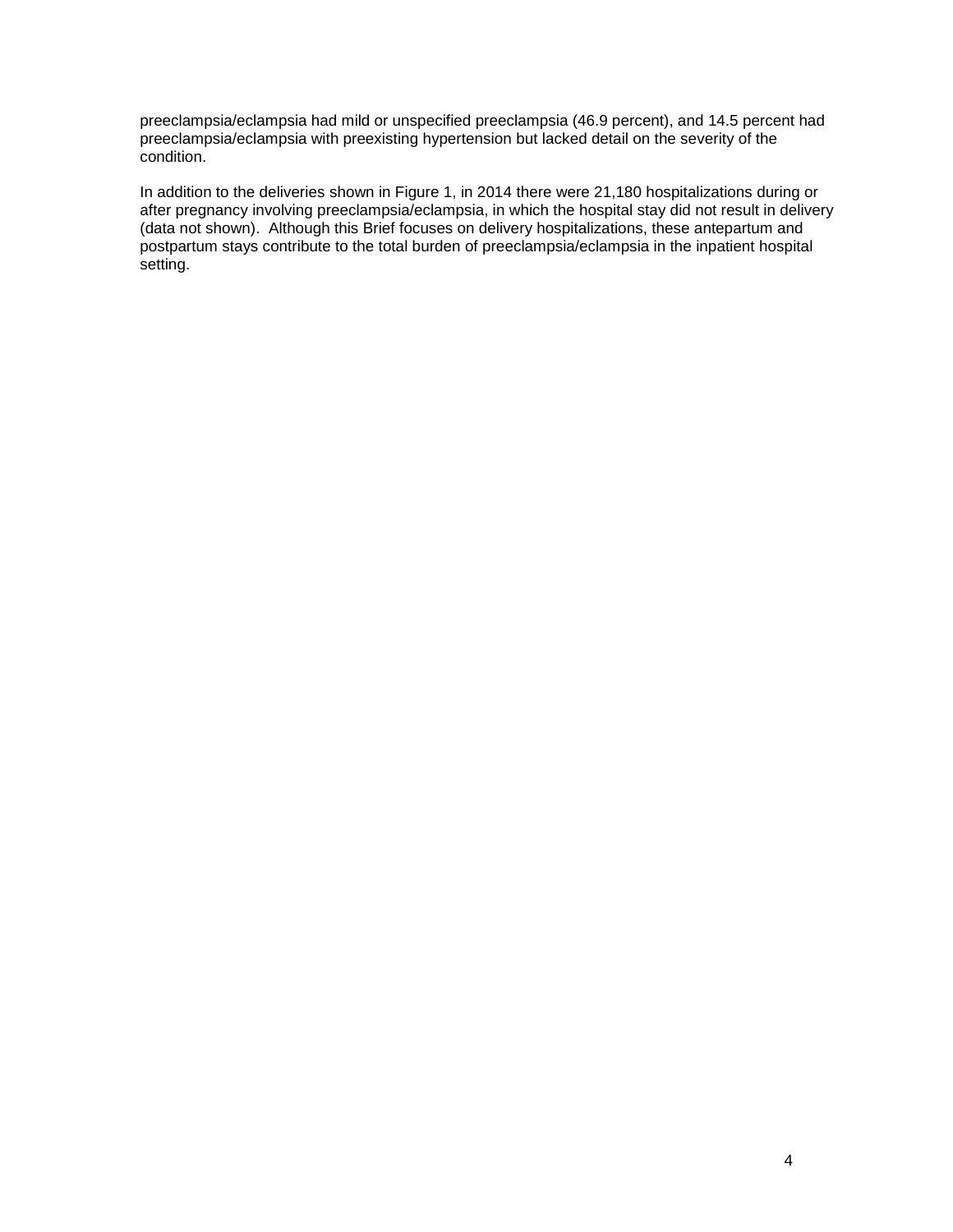# *Characteristics of delivery hospitalizations involving preeclampsia/eclampsia, 2014*

Table 1 compares patient and hospital characteristics among deliveries with preeclampsia/eclampsia with all other deliveries in 2014.

|                                                |                                   |                         | Type of preeclampsia/eclampsia |                               |                                        |                                                                             |
|------------------------------------------------|-----------------------------------|-------------------------|--------------------------------|-------------------------------|----------------------------------------|-----------------------------------------------------------------------------|
| <b>Patient and hospital</b><br>characteristics | Preeclampsia/<br>eclampsia, total | All other<br>deliveries | Eclampsia                      | <b>Severe</b><br>preeclampsia | Mild or<br>unspecified<br>preeclampsia | Preeclampsia/<br>eclampsia with<br>preexisting<br>hypertension <sup>a</sup> |
| Total, N                                       | 176,925                           | 3,619,565               | 2,510                          | 65,880                        | 82,910                                 | 25,625                                                                      |
| Patient age, mean, years                       | 28.5                              | 28.3                    | 25.8                           | 28.3                          | 27.8                                   | 31.3                                                                        |
| Patient age, years, %                          |                                   |                         |                                |                               |                                        |                                                                             |
| $20$                                           | 8.2                               | 6.4                     | 21.3                           | 8.9                           | 9.1                                    | 1.9                                                                         |
| $20 - 24$                                      | 21.9                              | 22.1                    | 25.9                           | 22.4                          | 24.2                                   | 12.8                                                                        |
| $25 - 29$                                      | 26.2                              | 28.8                    | 23.3                           | 26.3                          | 27.0                                   | 23.5                                                                        |
| $30 - 34$                                      | 24.8                              | 27.3                    | 15.9                           | 23.8                          | 24.2                                   | 29.9                                                                        |
| $35 - 39$                                      | 14.3                              | 12.6                    | 10.2                           | 14.1                          | 11.9                                   | 22.9                                                                        |
| $40+$                                          | 4.6                               | 2.8                     | 3.4                            | 4.4                           | 3.5                                    | 8.9                                                                         |
| Race/ethnicity, %                              |                                   |                         |                                |                               |                                        |                                                                             |
| White                                          | 46.6                              | 50.3                    | 44.8                           | 42.9                          | 51.6                                   | 39.7                                                                        |
| <b>Black</b>                                   | 20.1                              | 13.1                    | 23.5                           | 20.8                          | 16.0                                   | 31.3                                                                        |
| Hispanic                                       | 19.5                              | 19.4                    | 19.1                           | 21.1                          | 19.1                                   | 16.7                                                                        |
| Asian/Pacific Islander                         | 3.4                               | 5.5                     | 2.2                            | 3.7                           | 3.2                                    | 3.2                                                                         |
| Other                                          | 4.9                               | 5.2                     | 4.8                            | 5.3                           | 4.9                                    | 4.0                                                                         |
| Missing                                        | 5.6                               | 6.5                     | 5.6                            | 6.3                           | 5.2                                    | 5.1                                                                         |
| Expected payer, %                              |                                   |                         |                                |                               |                                        |                                                                             |
| Medicare                                       | 1.0                               | 0.7                     | 1.2                            | 1.0                           | 0.7                                    | 1.8                                                                         |
| Medicaid                                       | 45.2                              | 42.9                    | 56.8                           | 45.9                          | 43.1                                   | 49.5                                                                        |
| Private insurance                              | 49.2                              | 50.8                    | 37.0                           | 48.5                          | 51.5                                   | 44.6                                                                        |
| Uninsured                                      | 2.1                               | 2.8                     | 2.6                            | 2.3                           | 2.1                                    | 1.8                                                                         |
| Other                                          | 2.5                               | 2.8                     | 2.4                            | 2.4                           | 2.5                                    | 2.4                                                                         |
| Community income, %                            |                                   |                         |                                |                               |                                        |                                                                             |
| Quartile 1 (poorest)                           | 31.9                              | 27.7                    | 39.6                           | 32.1                          | 30.3                                   | 36.1                                                                        |
| Quartile 2                                     | 26.7                              | 26.5                    | 24.3                           | 25.8                          | 27.3                                   | 27.3                                                                        |
| Quartile 3                                     | 22.9                              | 24.0                    | 21.9                           | 23.2                          | 23.4                                   | 20.7                                                                        |
| Quartile 4 (wealthiest)                        | 18.4                              | 21.9                    | 14.2                           | 18.9                          | 19.0                                   | 15.8                                                                        |
| Location of residence, %                       |                                   |                         |                                |                               |                                        |                                                                             |
| Large metropolitan                             | 57.1                              | 57.1                    | 53.2                           | 60.0                          | 54.9                                   | 57.2                                                                        |
| Small metropolitan                             | 29.1                              | 29.6                    | 30.5                           | 28.1                          | 29.7                                   | 29.4                                                                        |
| Micropolitan                                   | 8.2                               | 8.0                     | 8.8                            | 6.9                           | 9.3                                    | 7.8                                                                         |
| Rural (noncore)                                | 5.6                               | 5.3                     | 7.6                            | 4.9                           | 6.1                                    | 5.6                                                                         |
| Hospital region, %                             |                                   |                         |                                |                               |                                        |                                                                             |
| Northeast                                      | 15.5                              | 16.0                    | 12.7                           | 16.4                          | 15.0                                   | 14.9                                                                        |
| Midwest                                        | 20.3                              | 21.3                    | 18.5                           | 20.3                          | 20.5                                   | 19.4                                                                        |
| South                                          | 42.6                              | 38.3                    | 48.6                           | 40.8                          | 42.5                                   | 46.9                                                                        |
| West                                           | 21.7                              | 24.3                    | 20.1                           | 22.5                          | 22.0                                   | 18.7                                                                        |
| Length of stay, mean,<br>days                  | 4.4                               | 2.6                     | 4.4                            | 4.8                           | 3.7                                    | 5.4                                                                         |
| Cost per stay, mean, \$                        | 7,500                             | 4,400                   | 9,000                          | 8,500                         | 6,300                                  | 8,900                                                                       |

| Table 1. Characteristics of deliveries with and without preeclampsia/eclampsia, 2014 |  |
|--------------------------------------------------------------------------------------|--|
|--------------------------------------------------------------------------------------|--|

a Records with ICD-9-CM diagnosis code 642.7, which indicates that preeclampsia or eclampsia was present with preexisting hypertension but does not specify the severity of the condition.

Source: Agency for Healthcare Research and Quality (AHRQ), Center for Delivery, Organization, and Markets, Healthcare Cost and Utilization Project (HCUP), National Inpatient Sample (NIS), 2014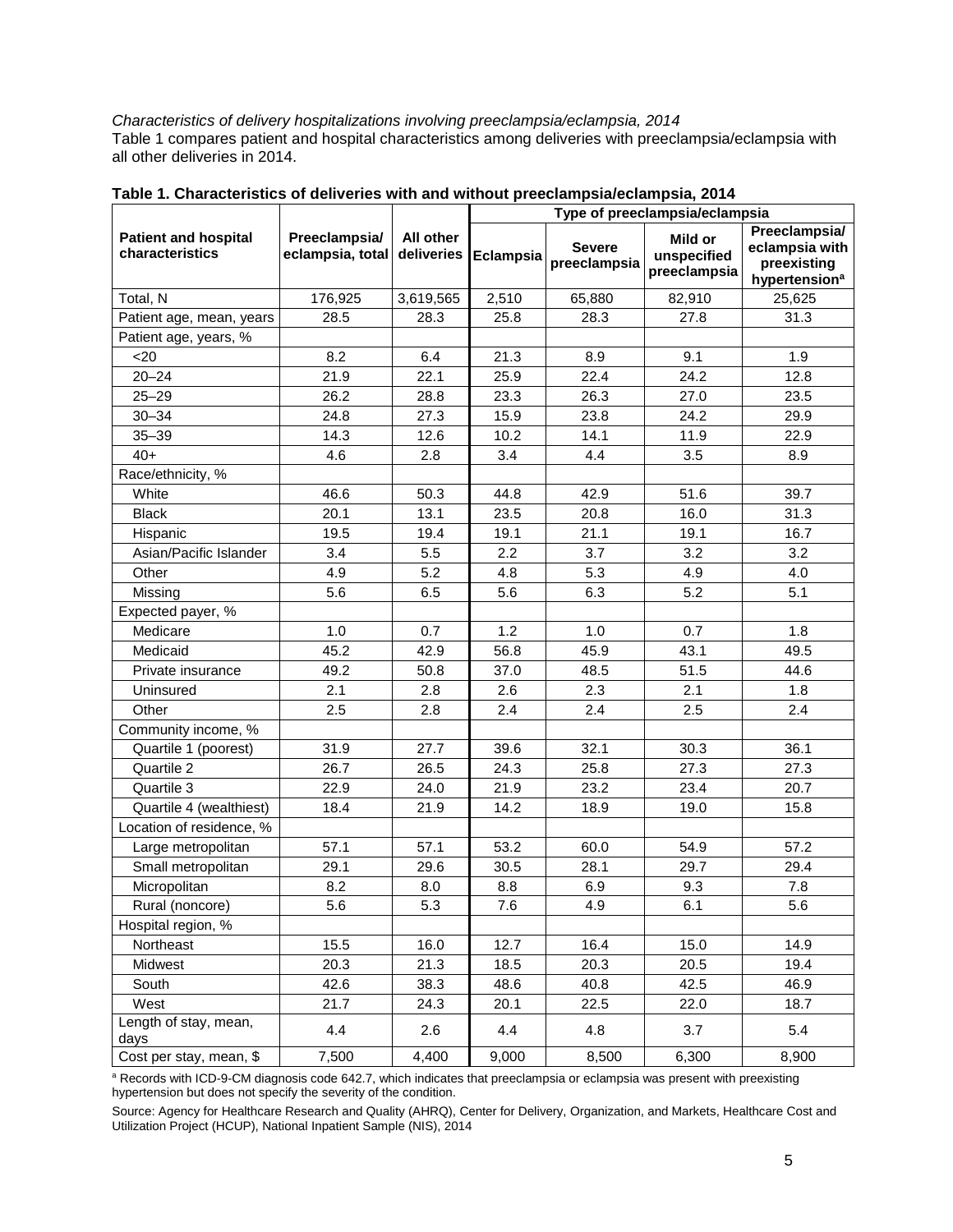■ Compared with all other deliveries, those with preeclampsia/eclampsia were more likely to be **among women in the youngest and oldest age categories, black women, women from the poorest areas, and women who delivered in the South.**

Overall, deliveries with preeclampsia/eclampsia were more likely than all other deliveries to be among women in the youngest and oldest age groups (8.2 vs. 6.4 percent among patients aged less than 20 years; 18.9 vs. 15.4 percent among women aged 35 years or older) and to be among black women (20.1 vs. 13.1 percent). In addition, preeclampsia/eclampsia was more common among women who resided in the poorest areas (31.9 vs. 27.7 percent in income quartile 1) and those who delivered in the South (42.6 vs. 38.3 percent).

The mean length of stay and hospital costs were over 70 percent higher for deliveries with **preeclampsia/eclampsia, compared with all other deliveries.**

The mean length of stay was 71 percent higher for deliveries with preeclampsia/eclampsia compared with all other deliveries (4.4 vs. 2.6 days). The average hospital cost per stay was 70 percent higher for deliveries with preeclampsia/eclampsia compared with all other deliveries (\$7,500 vs. \$4,400).

**There were differences in patient age and race/ethnicity across the types of preeclampsia/eclampsia.**

- o Of deliveries with eclampsia, 21.3 percent were among teens. In comparison, less than 10 percent of deliveries with other diagnoses for severe preeclampsia or mild preeclampsia were among teens. Only 6.4 percent of all other deliveries without a diagnosis of preeclampsia/eclampsia were in this age group.
- o Nearly 1 in 3 deliveries (31.3 percent) with a diagnosis of preeclampsia/eclampsia with preexisting hypertension were among black women. In comparison, only 13.1 percent of all other deliveries were among black women.
- Deliveries involving preeclampsia/eclampsia with preexisting hypertension were associated **with longer hospital stays. Hospital stays for more severe forms of preeclampsia/eclampsia were more expensive than the mild or unspecified type.**

The mean length of stay was highest for deliveries with a diagnosis of preeclampsia/eclampsia with preexisting hypertension (5.4 days compared with 4.8 days or fewer among deliveries with other preeclampsia/eclampsia diagnoses). The average hospital cost per stay was lower for deliveries with mild or unspecified preeclampsia (\$6,300) than for deliveries with the other preeclampsia/eclampsia diagnoses (\$8,500–\$9,000).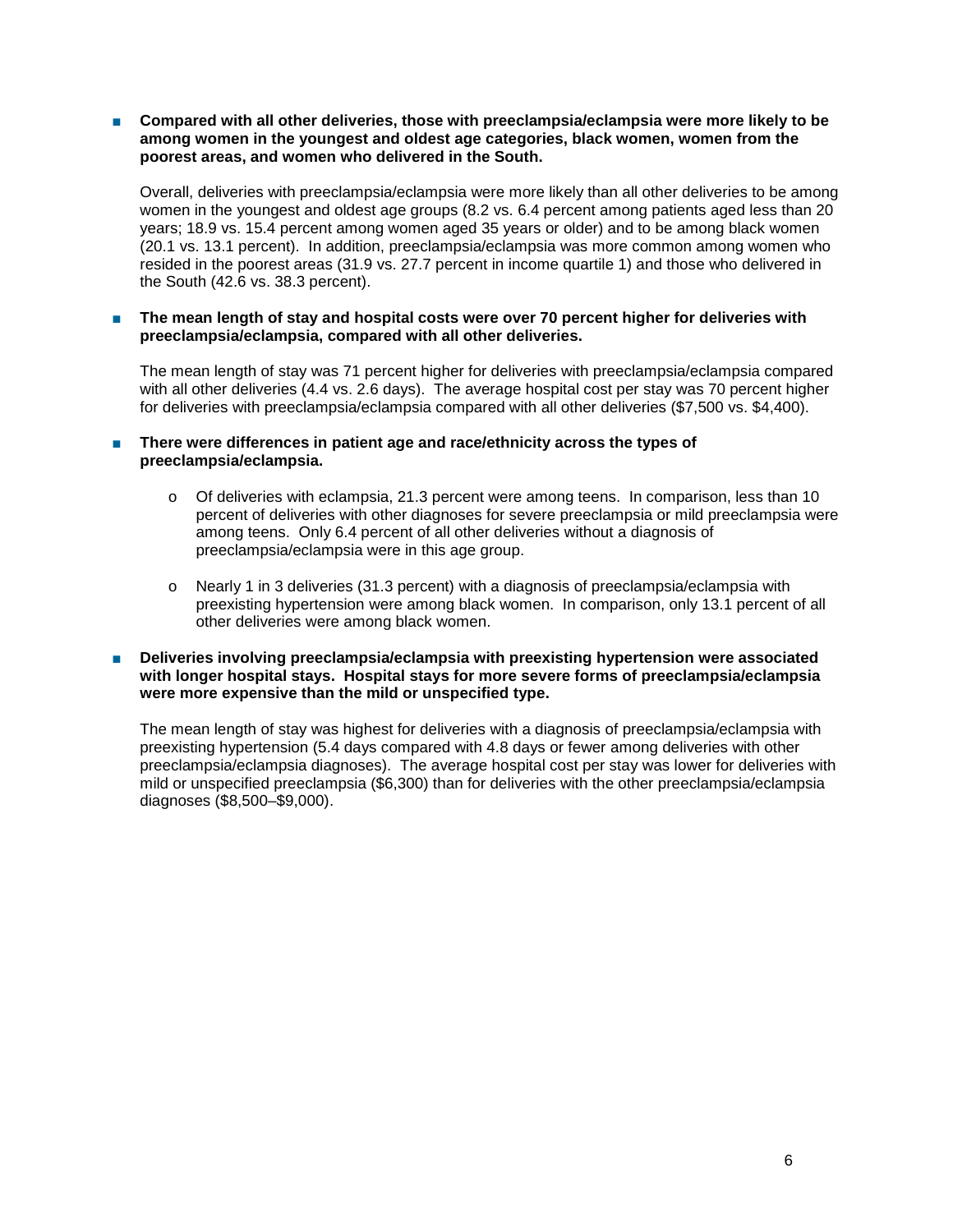*Rate of preeclampsia/eclampsia among delivery hospitalizations, 2005–2014*  Figure 2 displays the rate of preeclampsia/eclampsia per 1,000 deliveries by type of diagnosis from 2005 through 2014.





a Records with ICD-9-CM diagnosis code 642.7, which indicates that preeclampsia or eclampsia was present with preexisting hypertension but does not specify the severity of the condition.

Source: Agency for Healthcare Research and Quality (AHRQ), Center for Delivery, Organization, and Markets, Healthcare Cost and Utilization Project (HCUP), National (Nationwide) Inpatient Sample (NIS), 2005–2014

# ■ **From 2005 through 2014, the total rate of preeclampsia/eclampsia among delivery hospitalizations increased by 21 percent.**

The total rate of preeclampsia/eclampsia increased from 38.4 per 1,000 deliveries in 2005 to 46.6 per 1,000 deliveries in 2014, an increase of 21 percent. The largest increases were for deliveries with preeclampsia/eclampsia with preexisting hypertension (which increased by 83 percent, from 3.7 to 6.7 per 1,000 deliveries) and deliveries with severe preeclampsia (which increased by 50 percent over the 10-year span, from 11.6 to 17.4 per 1,000 deliveries).

# **■** Although rare, the rate of eclampsia decreased by 27 percent from 2005 through 2014.

From 2005 through 2014, the rate of eclampsia decreased from 0.9 to 0.7 per 1,000 deliveries, a decrease of 27 percent. Deliveries with mild or unspecified preeclampsia remained stable at around 22 per 1,000 deliveries.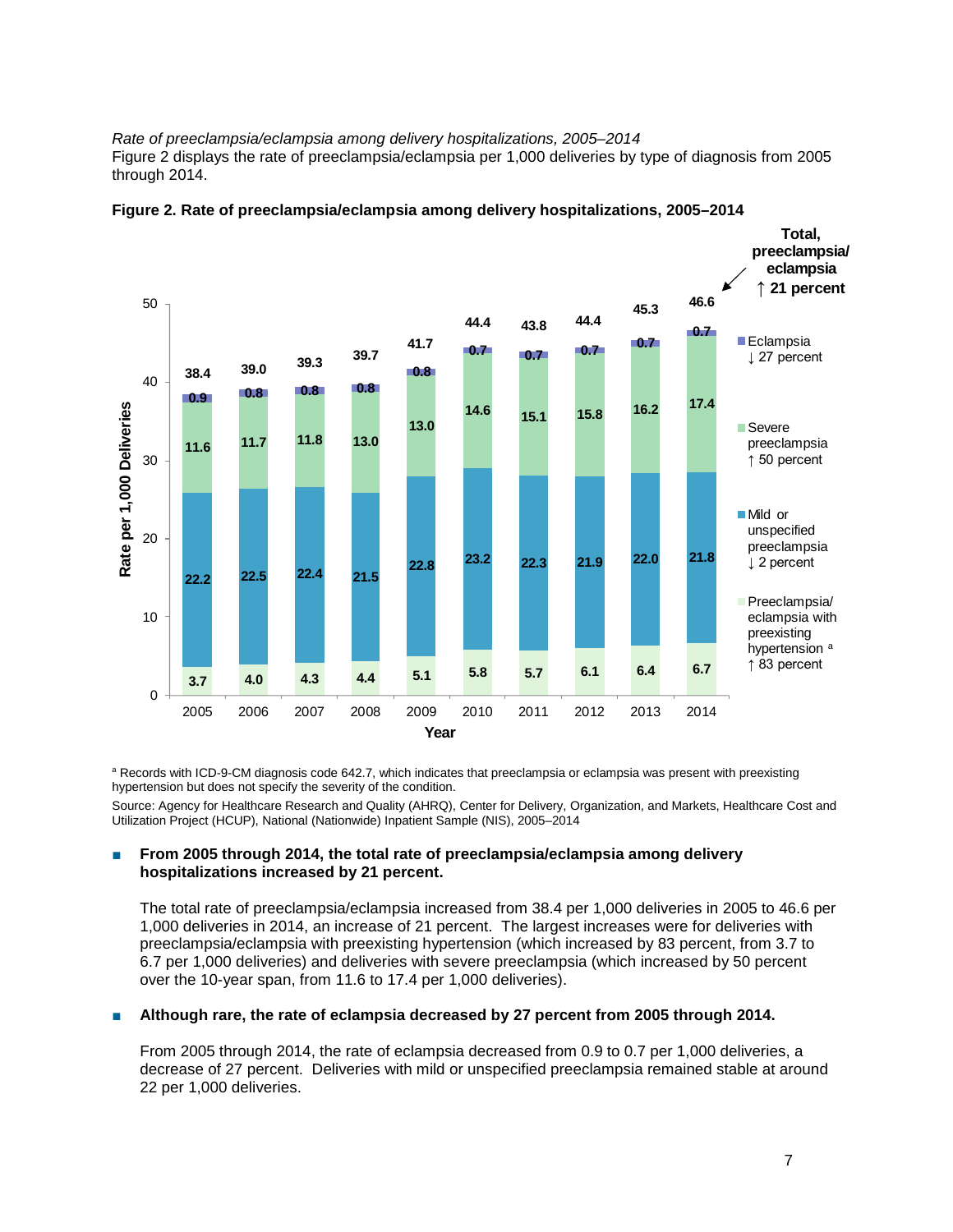Table 2 presents the total rate of preeclampsia/eclampsia per 1,000 deliveries in 2005 and 2014, by patient and hospital characteristics.

|                             | 2005             |            | 2014                                                        |            |                |
|-----------------------------|------------------|------------|-------------------------------------------------------------|------------|----------------|
|                             | <b>Number of</b> | Rate of    | <b>Number of</b>                                            | Rate of    | <b>Percent</b> |
| <b>Patient and hospital</b> |                  |            | deliveries with preeclampsia/ deliveries with preeclampsia/ |            | change in      |
| characteristics             | preeclampsia/    | eclampsia  | preeclampsia/                                               | eclampsia  | rate,          |
|                             | eclampsia,       | per 1,000  | eclampsia,                                                  | per 1,000  | 2005-2014      |
|                             | N                | deliveries | N                                                           | deliveries |                |
| Total                       | 155,839          | 38.4       | 176,925                                                     | 46.6       | 21             |
| Patient age, years          |                  |            |                                                             |            |                |
| $20$                        | 21,520           | 52.0       | 14,495                                                      | 59.3       | 14             |
| $20 - 24$                   | 39,355           | 39.3       | 38,795                                                      | 46.2       | 18             |
| $25 - 29$                   | 37,933           | 34.5       | 46,285                                                      | 42.5       | 23             |
| $30 - 34$                   | 32,240           | 34.2       | 43,860                                                      | 42.6       | 25             |
| $35 - 39$                   | 18,708           | 38.7       | 25,320                                                      | 52.5       | 36             |
| $40+$                       | 6,068            | 54.1       | 8,170                                                       | 73.5       | 36             |
| Expected payer <sup>a</sup> |                  |            |                                                             |            |                |
| Medicare                    | 1,117            | 53.4       | 1,740                                                       | 63.9       | 20             |
| Medicaid                    | 69,766           | 41.2       | 79,805                                                      | 49.0       | 19             |
| Private insurance           | 75,169           | 35.8       | 86,770                                                      | 45.1       | 26             |
| Uninsured                   | 5,224            | 35.9       | 3,770                                                       | 36.2       | 1              |
| Community income            |                  |            |                                                             |            |                |
| Quartile 1 (poorest)        | 46,904           | 44.3       | 55,360                                                      | 53.2       | 20             |
| Quartile 2                  | 39,444           | 40.1       | 46,325                                                      | 46.8       | 17             |
| Quartile 3                  | 36,939           | 36.7       | 39,765                                                      | 44.5       | 21             |
| Quartile 4 (wealthiest)     | 28,354           | 30.8       | 31,915                                                      | 39.4       | 28             |
| Location of residence       |                  |            |                                                             |            |                |
| Large metropolitan          | 85,752           | 37.8       | 100,810                                                     | 46.7       | 23             |
| Small metropolitan          | 43,582           | 37.2       | 51,325                                                      | 45.8       | 23             |
| Micropolitan                | 15,808           | 42.6       | 14,420                                                      | 47.6       | 12             |
| Rural (noncore)             | 10,206           | 43.7       | 9,880                                                       | 48.7       | 12             |
| Hospital region             |                  |            |                                                             |            |                |
| Northeast                   | 25,572           | 34.6       | 27,350                                                      | 45.0       | 30             |
| Midwest                     | 32,663           | 38.6       | 35,845                                                      | 44.4       | 15             |
| South                       | 66,200           | 43.1       | 75,365                                                      | 51.6       | 20             |
| West                        | 31,405           | 33.6       | 38,365                                                      | 41.7       | 24             |

**Table 2. Number and rate of preeclampsia/eclampsia deliveries by patient and hospital characteristics, 2005 and 2014**

<sup>a</sup> Other payers are not shown.

Source: Agency for Healthcare Research and Quality (AHRQ), Center for Delivery, Organization, and Markets, Healthcare Cost and Utilization Project (HCUP), National (Nationwide) Inpatient Sample (NIS), 2005 and 2014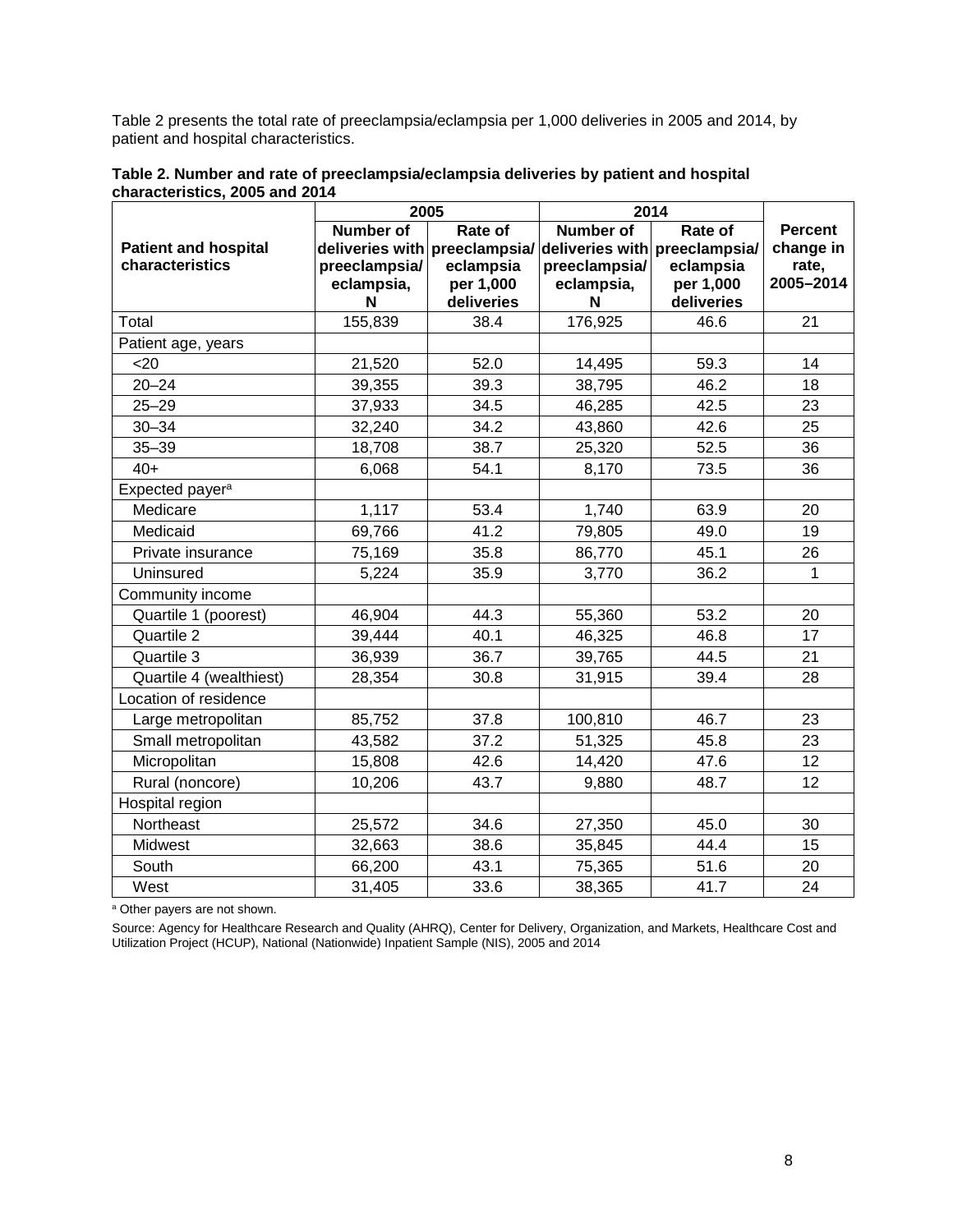#### The rate of preeclampsia/eclampsia was highest among women in the oldest and youngest **age groups in both 2005 and 2014, but the rate increased most rapidly among women aged 35 years or older.**

In 2005 and 2014, the rate of preeclampsia/eclampsia was highest among women younger than 20 years and women aged 40 years or older (59.3 and 73.5 per 1,000 deliveries, respectively, in 2014). From 2005 to 2014, the rate increased the most among women aged 35–39 years and 40 years and older (each with a 36 percent increase). The rate among women younger than 20 years increased by only 14 percent, the smallest increase of any age group.

#### ■ **The rate of preeclampsia/eclampsia was higher among deliveries paid by Medicaid than among those paid by private insurance, but the rate increased more over time among deliveries paid by private insurance.**

Medicaid and private insurance paid for the vast majority of deliveries.In 2005, the rate of preeclampsia/eclampsia was 15 percent higher among deliveries paid by Medicaid than among those paid by private insurance (41.2 vs. 35.8 per 1,000 deliveries). In 2014, this difference decreased (49.0 vs. 45.1 per 1,000 deliveries), reflecting a 19 percent increase in the rate of preeclampsia/eclampsia among deliveries with Medicaid versus a 26 percent increase in the rate among deliveries with private insurance.

Although Medicare paid for relatively fewer deliveries compared with the other payers, the rate of preeclampsia/eclampsia was highest among women with Medicare (53.4 per 1,000 deliveries in 2005 and 63.9 per 1,000 deliveries in 2014).

#### ■ The rate of preeclampsia/eclampsia was highest among women who resided in the poorest **areas, but the rate rose more among those from the wealthiest areas.**

In both 2005 and 2014, the rate of preeclampsia/eclampsia was highest among women who resided in the poorest ZIP Codes (income quartile 1). During this time period, the rate increased from 44.3 to 53.2 per 1,000 deliveries among women in these areas—an increase of 20 percent. In comparison, the rate was 30.8 per 1,000 deliveries among women who resided in the wealthiest ZIP Codes (income quartile 4) in 2005 but increased by 28 percent to 39.4 per 1,000 deliveries in 2014.

#### The rate of preeclampsia/eclampsia was highest among women who resided in **nonmetropolitan areas, but the rate rose more among those from metropolitan areas.**

The rate of preeclampsia/eclampsia was highest among women who resided in micropolitan and rural areas in 2005 (43–44 per 1,000 deliveries) and rose by 12 percent (to 48–49 per 1,000 deliveries in 2014). In comparison, in large and small metropolitan areas, the rate of preeclampsia/eclampsia was 37–38 per 1,000 deliveries in 2005 and increased by 23 percent to 46–47 per 1,000 deliveries in 2014.

#### ■ **The rate of preeclampsia/eclampsia was highest among women in the South, but the rate rose most rapidly in the Northeast.**

In both 2005 and 2014, the rate of preeclampsia/eclampsia was highest among deliveries in the South (43.1 and 51.6 per 1,000 deliveries, respectively). The rate of preeclampsia/eclampsia rose across all regions from 2005 through 2014. However, the increase was largest among deliveries in the Northeast, where the rate rose by 30 percent from 34.6 to 45.0 per 1,000 deliveries.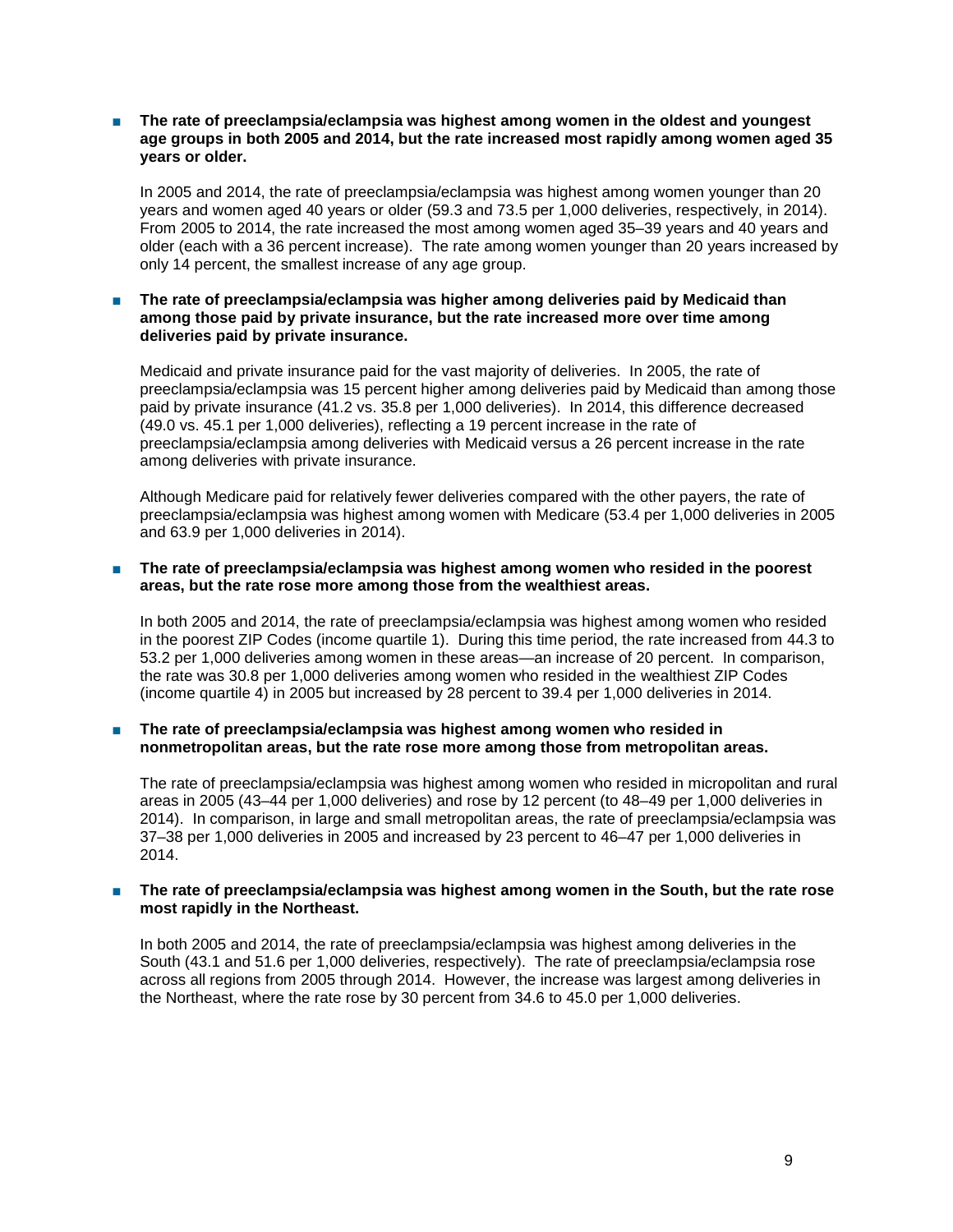Figure 3 presents the rate of preeclampsia/eclampsia per 1,000 deliveries in 2014, by race/ethnicity and type of diagnosis.





#### **Race/ethnicity**

Notes: Trends by race/ethnicity are not shown because in 2005 a number of States did not contribute data on race/ethnicity, resulting in 26 percent of records with missing data. By 2014, the percentage of delivery records with missing data on race/ethnicity was only 6 percent. "Other" and missing races/ethnicities are not shown.

a Records with ICD-9-CM diagnosis code 642.7, which indicates that preeclampsia or eclampsia was present with preexisting hypertension but does not specify the severity of the condition.

Source: Agency for Healthcare Research and Quality (AHRQ), Center for Delivery, Organization, and Markets, Healthcare Cost and Utilization Project (HCUP), National Inpatient Sample (NIS), 2014

#### In 2014, the rate of preeclampsia/eclampsia was at least 50 percent higher among black **women than among women of any other racial/ethnic group.**

In 2014, the total rate of preeclampsia/eclampsia was higher among black women than among women of other racial/ethnic groups. The total rate of preeclampsia/eclampsia was 69.8 per 1,000 deliveries among black women—about 60 percent higher than the rate among white women (43.3 per 1,000 deliveries).

In 2014, there was no substantial difference in the total rate of preeclampsia/eclampsia between white women and Hispanic women (43.3 vs. 46.8 per 1,000 deliveries). Asian/Pacific Islanders had the lowest total rate of preeclampsia/eclampsia of any racial/ethnic group (28.8 per 1,000 deliveries).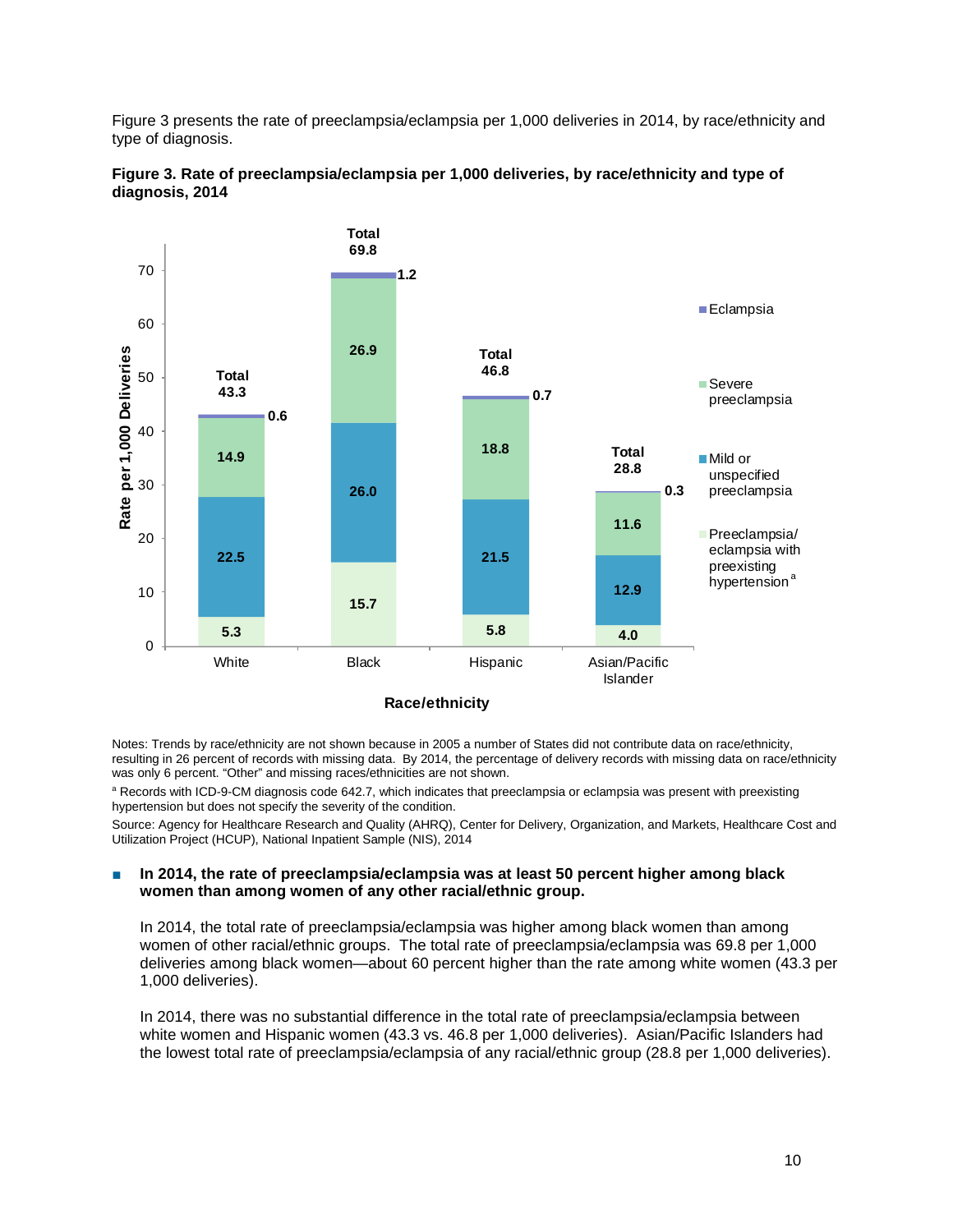Table 3 examines each type of preeclampsia/eclampsia as a percentage of total deliveries with any preeclampsia/eclampsia by race/ethnicity.

| . .<br>Type of preeclampsia/eclampsia                                | White, % | Black, % | Hispanic, % | Asian/Pacific Islander, % |
|----------------------------------------------------------------------|----------|----------|-------------|---------------------------|
| Total                                                                | 100.0    | 100.0    | 100.0       | 100.0                     |
| Eclampsia                                                            | 1.4      | 1.7      | 1.4         | 0.9                       |
| Severe preeclampsia                                                  | 34.3     | 38.5     | 40.3        | 40.4                      |
| Mild or unspecified preeclampsia                                     | 51.9     | 37.3     | 45.9        | 44.9                      |
| Preeclampsia/eclampsia with<br>preexisting hypertension <sup>a</sup> | 12.3     | 22.5     | 12.4        | 13.8                      |

**Table 3. Percentage of each type of preeclampsia/eclampsia, by race/ethnicity, 2014**

a Records with ICD-9-CM diagnosis code 642.7, which indicates that preeclampsia or eclampsia was present with preexisting hypertension but does not specify the severity of the condition.

Source: Agency for Healthcare Research and Quality (AHRQ), Center for Delivery, Organization, and Markets, Healthcare Cost and Utilization Project (HCUP), National Inpatient Sample (NIS), 2014

#### ■ **Among women with preeclampsia/eclampsia, black women were more likely than women of other races/ethnicities to have a more severe diagnosis.**

The rate of each type of preeclampsia/eclampsia diagnosis was higher among black women than among women of other races/ethnicities (Figure 3). When the rate for each type of preeclampsia/eclampsia was examined as a percentage of the total rate for any preeclampsia/eclampsia, black women were more likely than other women to have a more severe diagnosis. Among women with preeclampsia/eclampsia, the percentage with a diagnosis of preeclampsia/eclampsia with preexisting hypertension (which does not distinguish between severe and mild cases of the condition) was much greater for black women than for white women (22.5 vs. 12.3 percent), as was the percentage with eclampsia (1.7 vs. 1.4 percent) and severe preeclampsia (38.5 vs. 34.3 percent). At the same time, the percentage with mild or unspecified preeclampsia was much lower among black women than among white women (37.3 vs. 51.9 percent). The percentage of women with mild or unspecified preeclampsia was also lower for Hispanic and Asian/Pacific Islander women compared with white women (45–46 percent vs. 51.9 percent).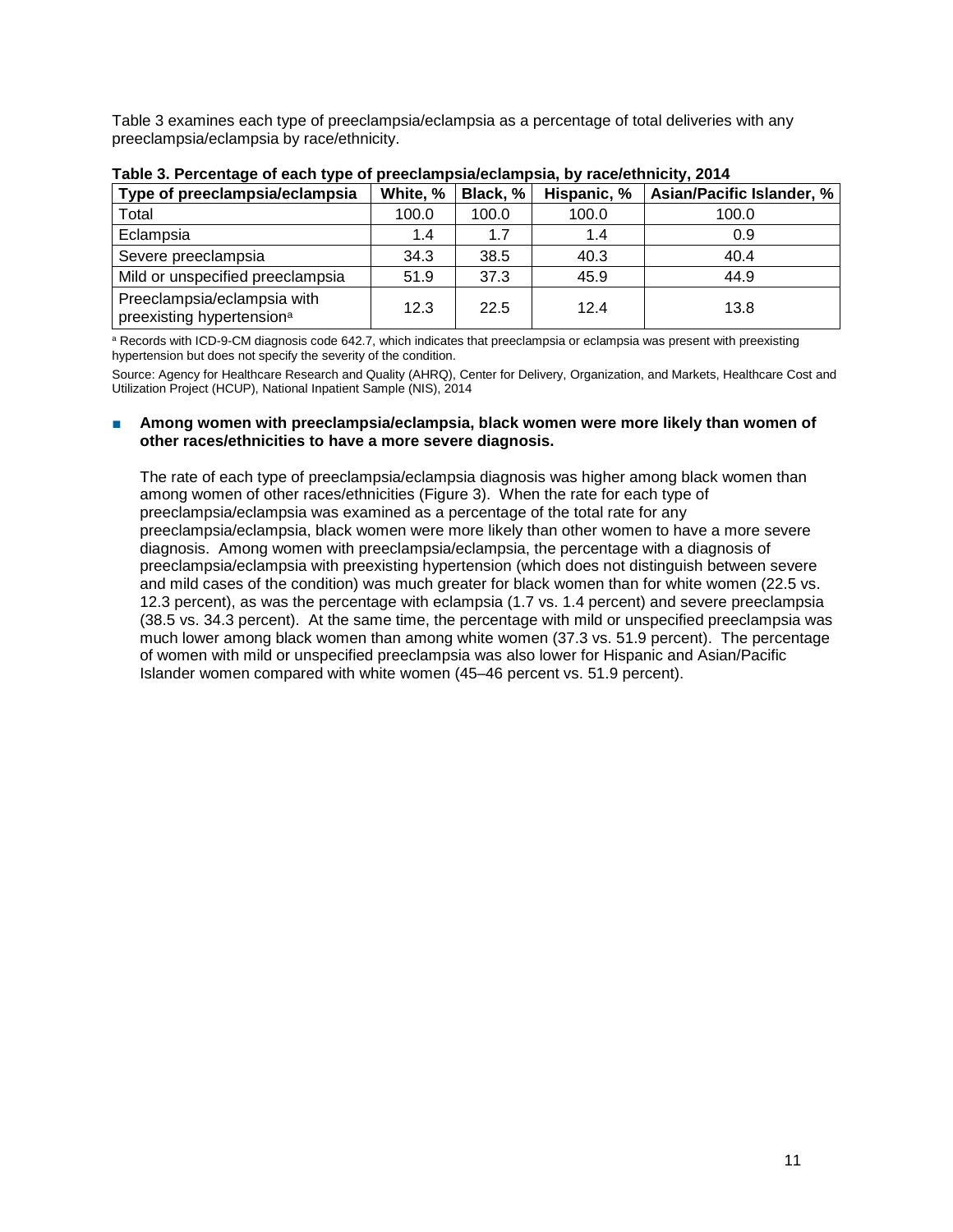*Coexisting conditions and outcomes among deliveries with preeclampsia/eclampsia, 2014* Figure 4 displays the percentage of deliveries that resulted in C-section in 2014, according to the presence and type of preeclampsia/eclampsia.





Abbreviation: C-section, cesarean section

a Records with ICD-9-CM diagnosis code 642.7, which indicates that preeclampsia or eclampsia was present with preexisting hypertension but does not specify the severity of the condition.

Source: Agency for Healthcare Research and Quality (AHRQ), Center for Delivery, Organization, and Markets, Healthcare Cost and Utilization Project (HCUP), National Inpatient Sample (NIS), 2014

#### Over half of all deliveries with preeclampsia/eclampsia involved C-section.

Among all deliveries with preeclampsia/eclampsia, 53.9 percent were by C-section, compared with 31.7 percent of deliveries not involving preeclampsia/eclampsia. The rate of C-section was over 60 percent for deliveries with a diagnosis of eclampsia, severe preeclampsia, and preeclampsia/eclampsia with preexisting hypertension. In comparison, the rate was 44.3 percent among deliveries with mild or unspecified preeclampsia.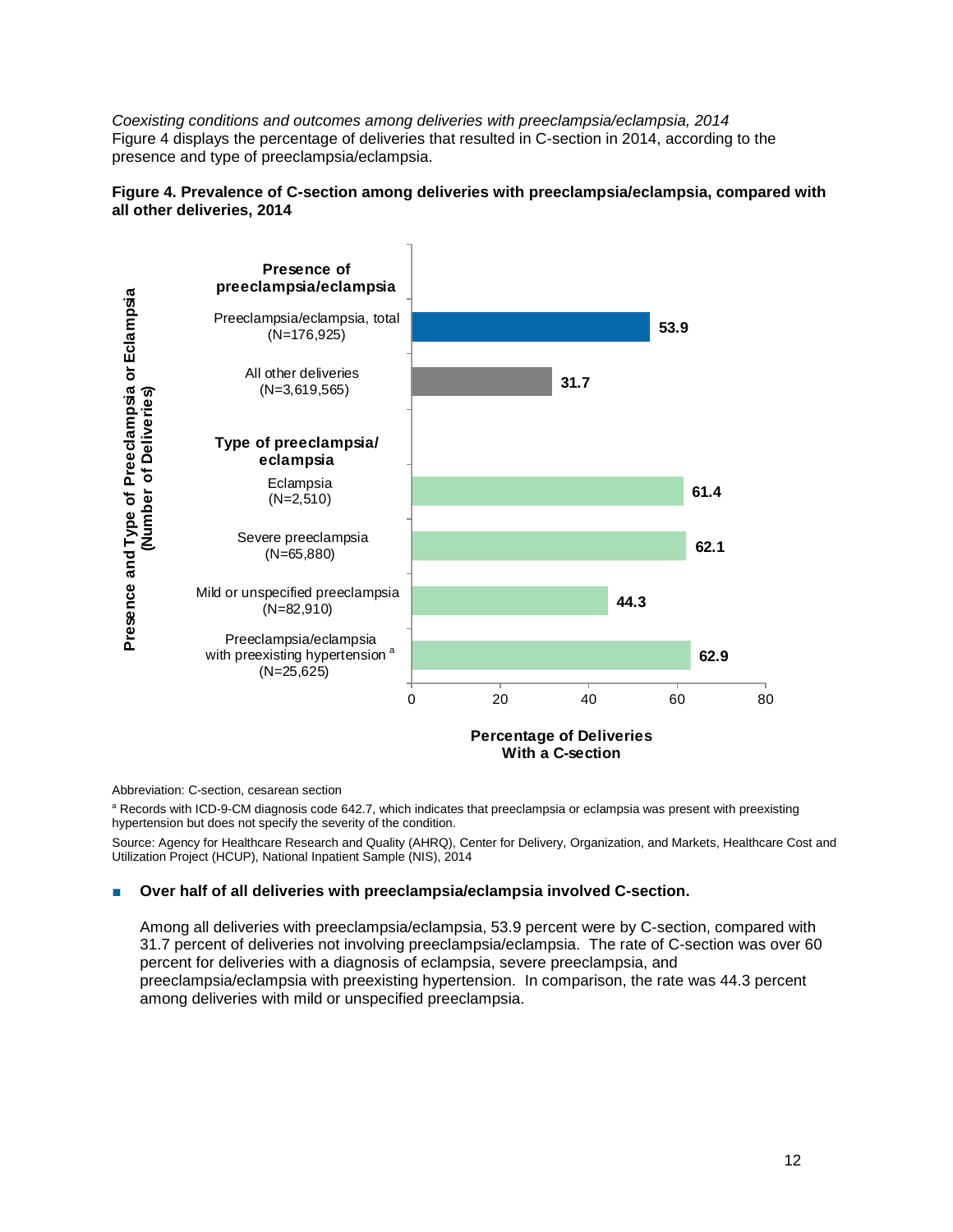Table 4 presents selected coexisting conditions for deliveries with preeclampsia/eclampsia, compared with all other deliveries, in 2014. The conditions displayed were chosen on the basis of prior literature and sorted according to their prevalence among deliveries with preeclampsia/eclampsia.

| Table 4. Coexisting conditions among deliveries with preeclampsia/eclampsia, compared with all |  |
|------------------------------------------------------------------------------------------------|--|
| other deliveries, 2014                                                                         |  |

|                                |                                      |                           | Type of preeclampsia/eclampsia |                               |                                        |                                                                             |
|--------------------------------|--------------------------------------|---------------------------|--------------------------------|-------------------------------|----------------------------------------|-----------------------------------------------------------------------------|
| <b>Coexisting condition</b>    | Preeclampsia/<br>eclampsia,<br>total | All other<br>deliveries I | <b>Eclampsia</b>               | <b>Severe</b><br>preeclampsia | Mild or<br>unspecified<br>preeclampsia | Preeclampsia/<br>eclampsia with<br>preexisting<br>hypertension <sup>a</sup> |
| Total. N                       | 176,925                              | 3,619,565                 | 2.510                          | 65.880                        | 82,910                                 | 25.625                                                                      |
| <b>Coexisting condition, %</b> |                                      |                           |                                |                               |                                        |                                                                             |
| Anemia                         | 20.6                                 | 13.7                      | 26.7                           | 22.5                          | 18.7                                   | 21.1                                                                        |
| Obesity                        | 17.3                                 | 6.7                       | 7.8                            | 15.5                          | 14.1                                   | 33.2                                                                        |
| <b>Gestational diabetes</b>    | 11.5                                 | 6.7                       | 9.6                            | 10.2                          | 10.9                                   | 17.1                                                                        |
| Multiple gestations            | 6.0                                  | 1.7                       | 4.8                            | 7.4                           | 5.3                                    | 4.6                                                                         |
| Thyroid dysfunction            | 4.9                                  | 3.6                       | 3.2                            | 5.4                           | 4.1                                    | 6.4                                                                         |
| Preexisting diabetes           | 4.7                                  | 1.0                       | 2.2                            | 4.4                           | 3.0                                    | 11.4                                                                        |
| Cardiovascular disorders       | 2.2                                  | 0.8                       | 3.4                            | 2.4                           | 1.4                                    | 3.8                                                                         |

a Records with ICD-9-CM diagnosis code 642.7, which indicates that preeclampsia or eclampsia was present with preexisting hypertension but does not specify the severity of the condition.

Source: Agency for Healthcare Research and Quality (AHRQ), Center for Delivery, Organization, and Markets, Healthcare Cost and Utilization Project (HCUP), National Inpatient Sample (NIS), 2014

#### Compared with all other deliveries, those with preeclampsia/eclampsia had a higher **proportion of coexisting conditions.**

Coexisting conditions were more common among deliveries with preeclampsia/eclampsia than among all other deliveries. For example, obesity was a coexisting condition among 17.3 percent of deliveries with preeclampsia/eclampsia but among only 6.7 percent of all other deliveries.

Among deliveries with preeclampsia/eclampsia, those with preexisting hypertension were more likely than those with other types of preeclampsia/eclampsia to have obesity (33.2 percent), gestational diabetes (17.1 percent), thyroid dysfunction (6.4 percent), preexisting diabetes (11.4 percent), and cardiovascular disorders (3.8 percent).

Anemia occurred more frequently among deliveries with eclampsia (26.7 percent) than among deliveries with other types of preeclampsia/eclampsia (18.7 to 22.5 percent). Similarly, multiple gestations were more common among deliveries with severe preeclampsia (7.4 percent) than among deliveries with other types of preeclampsia/eclampsia (4.6 to 5.3 percent).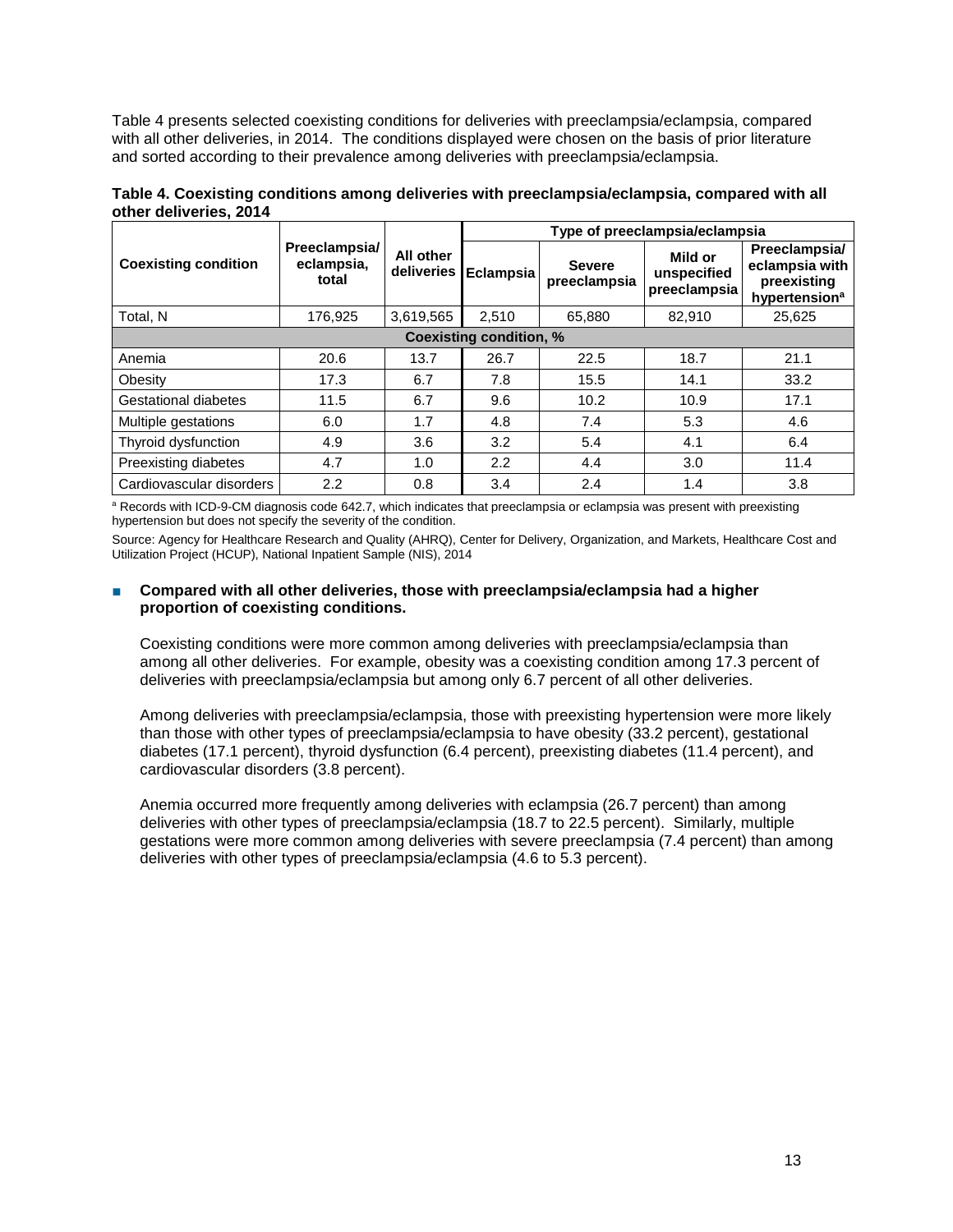Table 5 presents select outcomes for deliveries with preeclampsia/eclampsia, compared with all other deliveries, in 2014. The conditions displayed were chosen on the basis of prior literature, grouped according to whether they were identified using procedure codes or diagnosis codes pertaining to the mother or infant, and sorted according to their prevalence among deliveries with preeclampsia/eclampsia.

|                                                      |                                      |                         | Type of preeclampsia/eclampsia         |                               |                                        |                                                                             |
|------------------------------------------------------|--------------------------------------|-------------------------|----------------------------------------|-------------------------------|----------------------------------------|-----------------------------------------------------------------------------|
| <b>Delivery outcomes</b>                             | Preeclampsia/<br>eclampsia,<br>total | All other<br>deliveries | Eclampsia                              | <b>Severe</b><br>preeclampsia | Mild or<br>unspecified<br>preeclampsia | Preeclampsia/<br>eclampsia with<br>preexisting<br>hypertension <sup>a</sup> |
| Total, N                                             | 176,925                              | 3,619,565               | 2,510                                  | 65.880                        | 82.910                                 | 25.625                                                                      |
| Delivery outcomes, number per 1,000 total deliveries |                                      |                         |                                        |                               |                                        |                                                                             |
| <b>Procedures</b>                                    |                                      |                         |                                        |                               |                                        |                                                                             |
| Red blood cell or platelet<br>transfusion            | 42.7                                 | 10.5                    | 79.7                                   | 63.5                          | 26.9                                   | 36.9                                                                        |
| Ventilation                                          | 5.3                                  | 0.5                     | 69.7                                   | 6.1                           | 1.6                                    | 8.6                                                                         |
| Hysterectomy                                         | 1.6                                  | 1.0                     | 6.0                                    | 1.7                           | 0.9                                    | 2.9                                                                         |
| <b>Maternal diagnoses</b>                            |                                      |                         |                                        |                               |                                        |                                                                             |
| Early onset of labor                                 | 160.5                                | 54.5                    | 167.3                                  | 234.5                         | 87.3                                   | 206.2                                                                       |
| Placental abruption                                  | 23.8                                 | 9.9                     | 57.8                                   | 32.9                          | 14.7                                   | 26.3                                                                        |
| <b>Disseminated</b><br>intravascular coagulation     | 9.9                                  | 2.6                     | 33.9                                   | 15.3                          | 5.7                                    | 7.8                                                                         |
| Renal failure                                        | 9.3                                  | 0.4                     | 31.9                                   | 14.5                          | 2.8                                    | 14.6                                                                        |
| <b>Heart failure</b>                                 | 5.4                                  | 1.6                     | $\overline{\phantom{0}}^{\phantom{0}}$ | 7.2                           | 3.1                                    | 8.2                                                                         |
| Adult respiratory distress<br>syndrome               | 4.1                                  | 0.4                     | 39.8                                   | 5.5                           | 1.3                                    | 5.9                                                                         |
| Peripartum<br>cardiomyopathy                         | 2.9                                  | 0.4                     | 6.0                                    | 3.0                           | 1.1                                    | 8.4                                                                         |
| Pulmonary edema                                      | 1.4                                  | 0.1                     | $\overline{\phantom{0}}^{\phantom{0}}$ | 2.2                           | 0.5                                    | 2.1                                                                         |
| Shock                                                | 1.2                                  | 0.5                     | 8.0                                    | 2.0                           | 0.3                                    | 1.6                                                                         |
| Puerperal<br>cerebrovascular<br>disorders            | 1.2                                  | 0.3                     | 12.0                                   | 1.4                           | 0.5                                    | 1.8                                                                         |
| Deep venous thrombosis                               | 1.1                                  | 0.6                     | $_{\rm b}$                             | 1.5                           | 0.7                                    | 1.2                                                                         |
| Sepsis                                               | 1.0                                  | 0.4                     | $\overline{\phantom{a}}$               | 1.4                           | 0.5                                    | 1.6                                                                         |
| Pulmonary embolism                                   | 0.8                                  | 0.2                     | $-b$                                   | 1.2                           | 0.5                                    | 1.0                                                                         |
| Severe anesthesia<br>complications                   | 0.4                                  | 0.1                     | $\overline{\phantom{0}}^{\phantom{0}}$ | 0.8                           | $\overline{\phantom{0}}^{\phantom{0}}$ | $\overline{\phantom{a}}^{\phantom{a}\phantom{b}\phantom{b}}$                |
| In-hospital death                                    | 0.3                                  | 0.0                     | $-b$                                   | 0.4                           | $\overline{\phantom{a}}^{\phantom{a}}$ | $_{\rm b}$                                                                  |
| Infant-related diagnoses on the maternal record      |                                      |                         |                                        |                               |                                        |                                                                             |
| Poor fetal growth                                    | 74.6                                 | 25.9                    | 53.8                                   | 101.5                         | 44.9                                   | 103.2                                                                       |
| Intrauterine death                                   | 11.6                                 | 6.2                     | 27.9                                   | 15.5                          | 6.1                                    | 18.0                                                                        |
| Fetal distress                                       | 1.8                                  | 1.2                     | $\overline{\phantom{0}}^{\phantom{0}}$ | 1.7                           | 1.8                                    | 1.6                                                                         |

**Table 5. Outcomes among deliveries with preeclampsia/eclampsia, compared with all other deliveries, 2014**

a Records with ICD-9-CM diagnosis code 642.7, which indicates that preeclampsia or eclampsia was present with preexisting hypertension but does not specify the severity of the condition.

**b** Suppressed because of cell size <11 records.

Source: Agency for Healthcare Research and Quality (AHRQ), Center for Delivery, Organization, and Markets, Healthcare Cost and Utilization Project (HCUP), National Inpatient Sample (NIS), 2014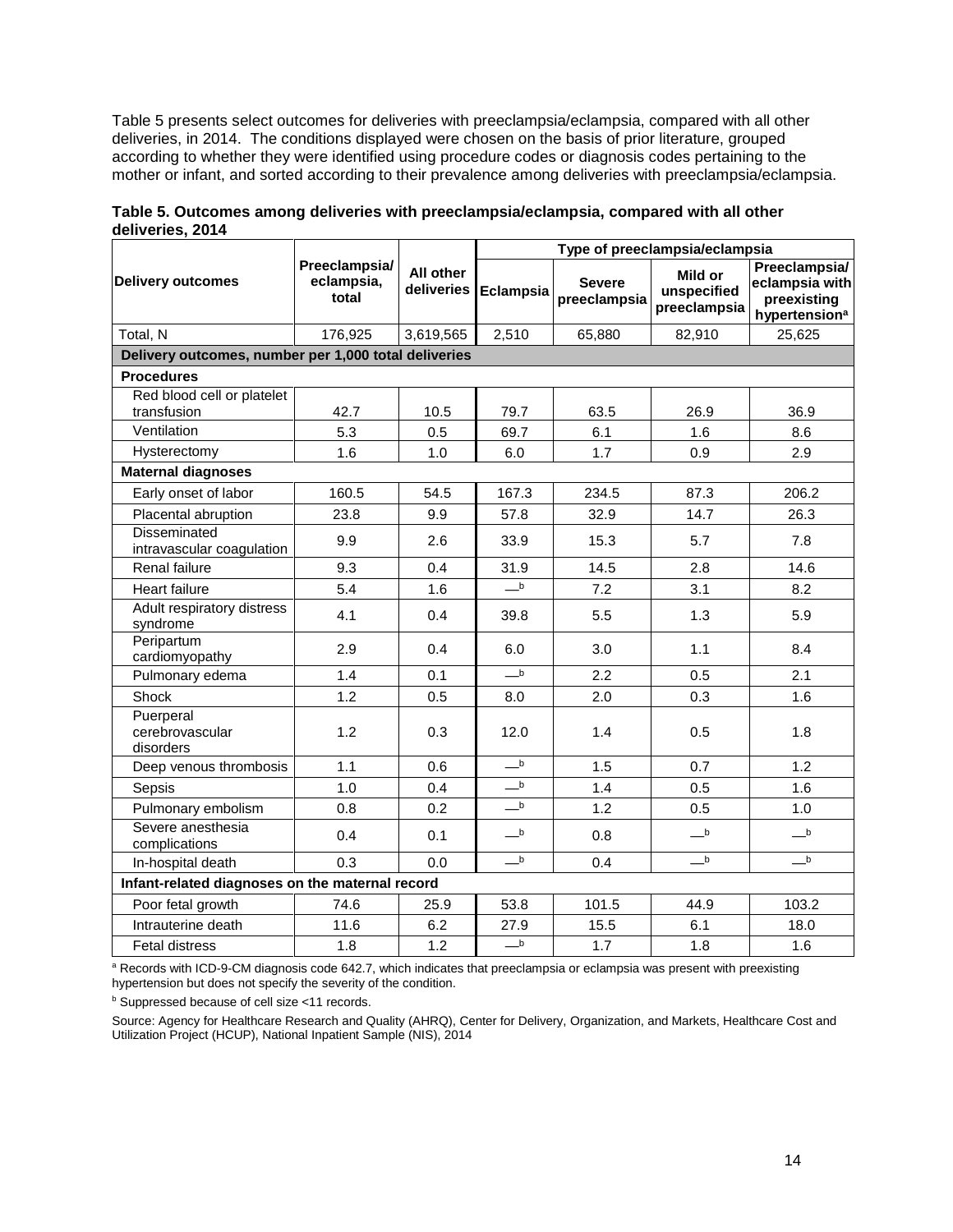#### ■ **The rates of procedural interventions and adverse maternal outcomes were higher among deliveries with preeclampsia/eclampsia than among all other deliveries.**

Procedural interventions were more common among deliveries with preeclampsia/eclampsia than among other types of deliveries: blood transfusion was 4 times more common (42.7 vs. 10.5 per 1,000 deliveries), ventilation was 10 times more common (5.3 vs. 0.5 per 1,000 deliveries), and hysterectomy was 50 percent more common (1.6 vs. 1.0 per 1,000 deliveries).

Although rare, all the adverse maternal outcomes considered were more common among deliveries with preeclampsia/eclampsia than among other types of deliveries. This included renal failure, heart failure, and peripartum cardiomyopathy. These outcomes were also more common for each type of preeclampsia/eclampsia compared with all other deliveries, even for those with the least severe form of the condition, mild or unspecified preeclampsia.

#### ■ Compared with all other deliveries, those with preeclampsia/eclampsia were more likely to **have adverse infant outcomes.**

Adverse infant outcomes were more common among deliveries with preeclampsia/eclampsia than among other types of deliveries: poor fetal growth (74.6 vs. 25.9 per 1,000 deliveries), intrauterine death (11.6 vs. 6.2 per 1,000 deliveries), and fetal distress (1.8 vs. 1.2 per 1,000 deliveries).

Among deliveries with preeclampsia/eclampsia, those with preexisting hypertension or severe preeclampsia had the highest proportion of poor fetal growth (over 100 per 1,000 deliveries). Intrauterine death was most prevalent among deliveries with eclampsia (27.9 per 1,000 deliveries).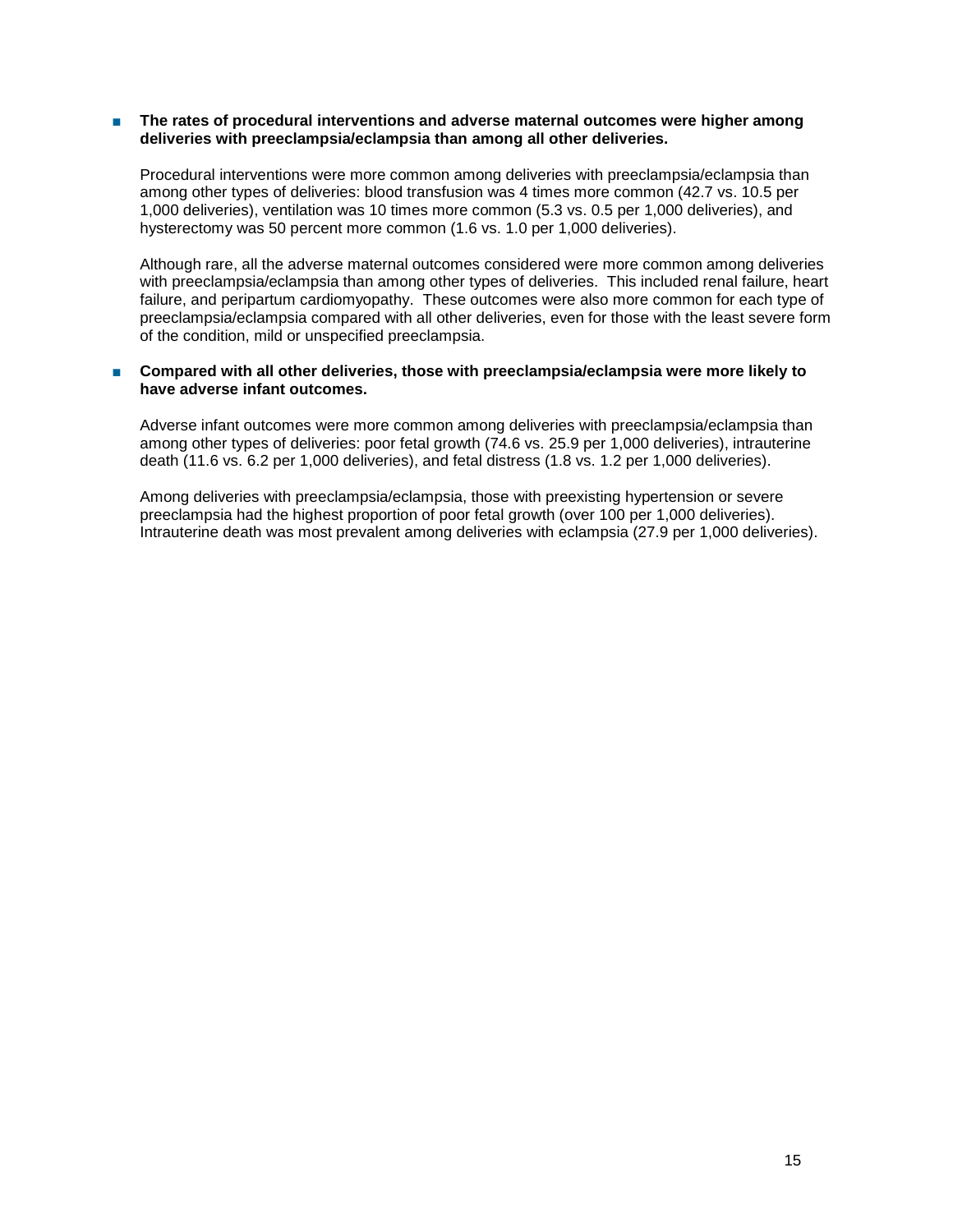#### **Data Source**

The estimates in this Statistical Brief are based upon data from the Healthcare Cost and Utilization Project (HCUP) National Inpatient Sample (NIS), 2014. Historical data were drawn from the 2005– 2013 National (Nationwide) Inpatient Sample (NIS).

# **Definitions**

#### *Diagnoses, procedures, ICD-9-CM, Clinical Classifications Software (CCS), and diagnosis-related groups (DRGs)*

The *principal diagnosis* is that condition established after study to be chiefly responsible for the patient's admission to the hospital. *Secondary diagnoses* are concomitant conditions that coexist at the time of admission or develop during the stay. *All-listed diagnoses* include the principal diagnosis plus these additional secondary conditions.

*All-listed procedures* include all procedures performed during the hospital stay, whether for definitive treatment or for diagnostic or exploratory purposes. The *first-listed procedure* is the procedure that is listed first on the discharge record. Inpatient data define this as the *principal procedure*—the procedure that is performed for definitive treatment rather than for diagnostic or exploratory purposes (i.e., the procedure that was necessary to take care of a complication).

ICD-9-CM is the International Classification of Diseases, Ninth Revision, Clinical Modification, which assigns numeric codes to diagnoses and procedures. There are approximately 14,000 ICD-9-CM diagnosis codes. There are approximately 4,000 ICD-9-CM procedure codes.

CCS categorizes ICD-9-CM diagnosis codes into a manageable number of clinically meaningful categories.[22](#page-15-0) This clinical grouper makes it easier to quickly understand patterns of diagnoses. CCS categories identified as Other typically are not reported; these categories include miscellaneous, otherwise unclassifiable diagnoses that may be difficult to interpret as a group.

DRGs comprise a patient classification system that categorizes patients into groups that are clinically coherent and homogeneous with respect to resource use. DRGs group patients according to diagnosis, type of treatment (procedure), age, and other relevant criteria. Each hospital stay has one assigned DRG.

#### *Case definition*

The DRG and ICD-9-CM diagnosis codes used to identify delivery hospitalizations—overall and those with preeclampsia, eclampsia, and other types of hypertension complicating pregnancy, childbirth, and the puerperium—are shown in Tables 6 through 8.

<span id="page-15-0"></span><sup>&</sup>lt;sup>22</sup> Agency for Healthcare Research and Quality. HCUP Clinical Classifications Software (CCS) for ICD-9-CM. Healthcare Cost and Utilization Project (HCUP). Rockville, MD: Agency for Healthcare Research and Quality. Updated October 2016. [www.hcup-us.ahrq.gov/toolssoftware/ccs/ccs.jsp.](http://www.hcup-us.ahrq.gov/toolssoftware/ccs/ccs.jsp) Accessed January 31, 2017.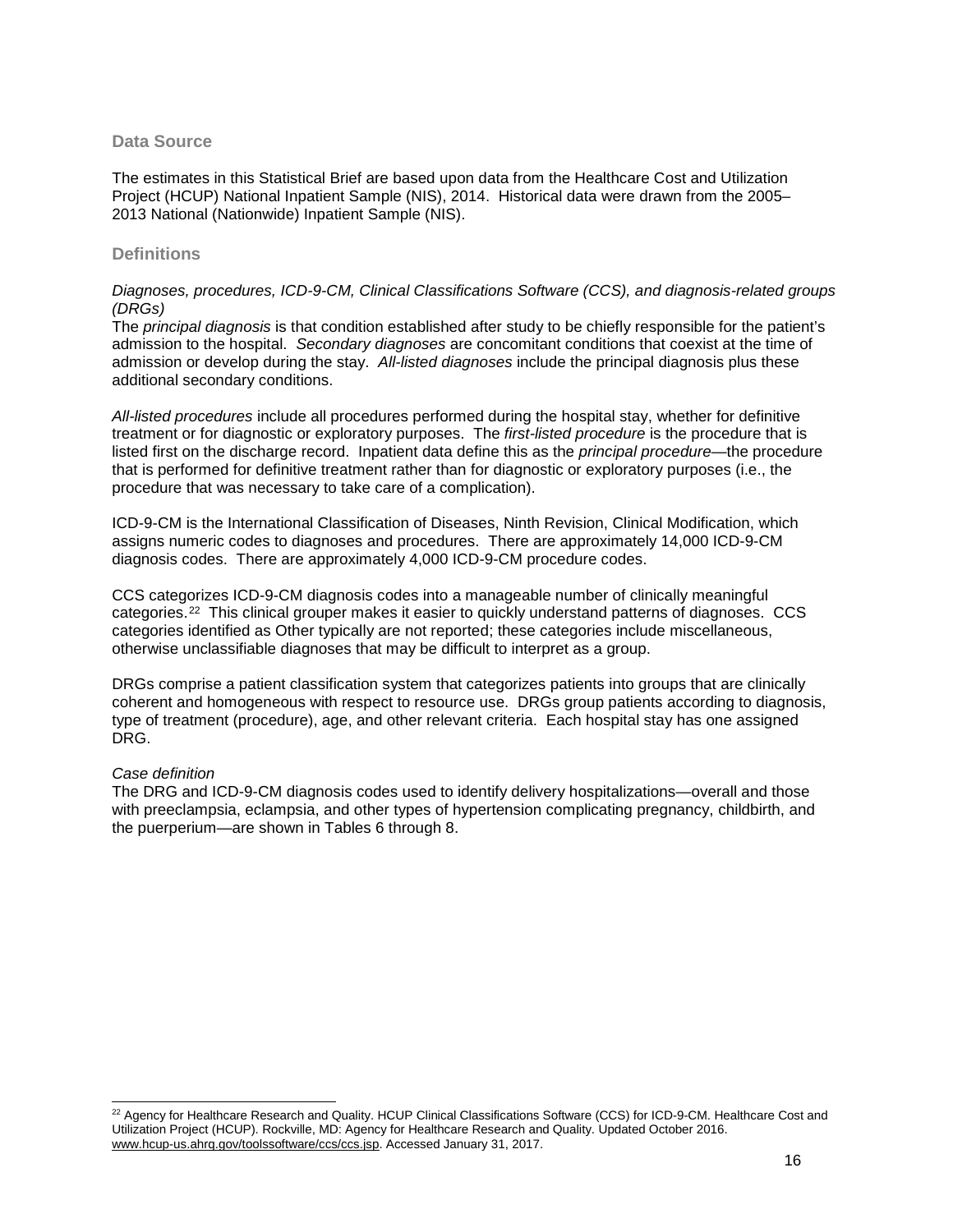| <b>DRG</b><br>January 2005-<br>September 2007 | <b>DRG</b><br>October 2007-<br>December 2013 | <b>Description</b>                           |
|-----------------------------------------------|----------------------------------------------|----------------------------------------------|
| 370                                           | 765                                          | C-section w/ CC/MCC                          |
| 371                                           | 766                                          | C-section w/o CC/MCC                         |
| 374                                           | 767                                          | Vaginal delivery w/ sterilization and/or D&C |
| 375                                           | 768                                          | Vaginal delivery w/ other OR procedure       |
| 372                                           | 774                                          | Vaginal delivery w/ CC/MCC                   |
| 373                                           | 775                                          | Vaginal delivery w/o CC/MCC                  |

# **Table 6. DRG codes defining delivery hospitalizations and delivery method**

Abbreviations: CC, complications or comorbidities; MCC, major complications or comorbidities; D&C, dilation and curettage; OR, operating room

|                    | Table 7. ICD-9-CM diagnosis codes defining preeclampsia/eclampsia and other types of |  |
|--------------------|--------------------------------------------------------------------------------------|--|
|                    | hypertension complicating pregnancy, childbirth, and the puerperium                  |  |
| $\overline{10000}$ |                                                                                      |  |

| ICD-9-CM<br>diagnosis<br>code | <b>Description</b>                                                                                 | Type of<br>hypertension <sup>a</sup> |
|-------------------------------|----------------------------------------------------------------------------------------------------|--------------------------------------|
| 642.0x                        | Benign essential hypertension complicating pregnancy, childbirth,<br>and the puerperium            |                                      |
| 642.1x                        | Hypertension secondary to renal disease, complicating pregnancy,<br>childbirth, and the puerperium | Preexisting                          |
| 642.2x                        | Other pre-existing hypertension complicating pregnancy, childbirth,<br>and the puerperium          |                                      |
| 642.3x                        | Transient hypertension of pregnancy                                                                | Gestational                          |
| 642.9x                        | Unspecified hypertension complicating pregnancy, childbirth, and<br>the puerperium                 | Unspecified                          |
| 642.4x                        | Mild or unspecified pre-eclampsia                                                                  |                                      |
| 642.5x                        | Severe pre-eclampsia                                                                               | Preeclampsia/                        |
| 642.6x                        | Eclampsia                                                                                          | eclampsia                            |
| 642.7x                        | Pre-eclampsia or eclampsia superimposed on pre-existing<br>hypertension                            |                                      |

**<sup>a</sup>** Records with multiple codes were assigned to one category using the following hierarchy: preeclampsia/eclampsia, preexisting hypertension, gestational, unspecified.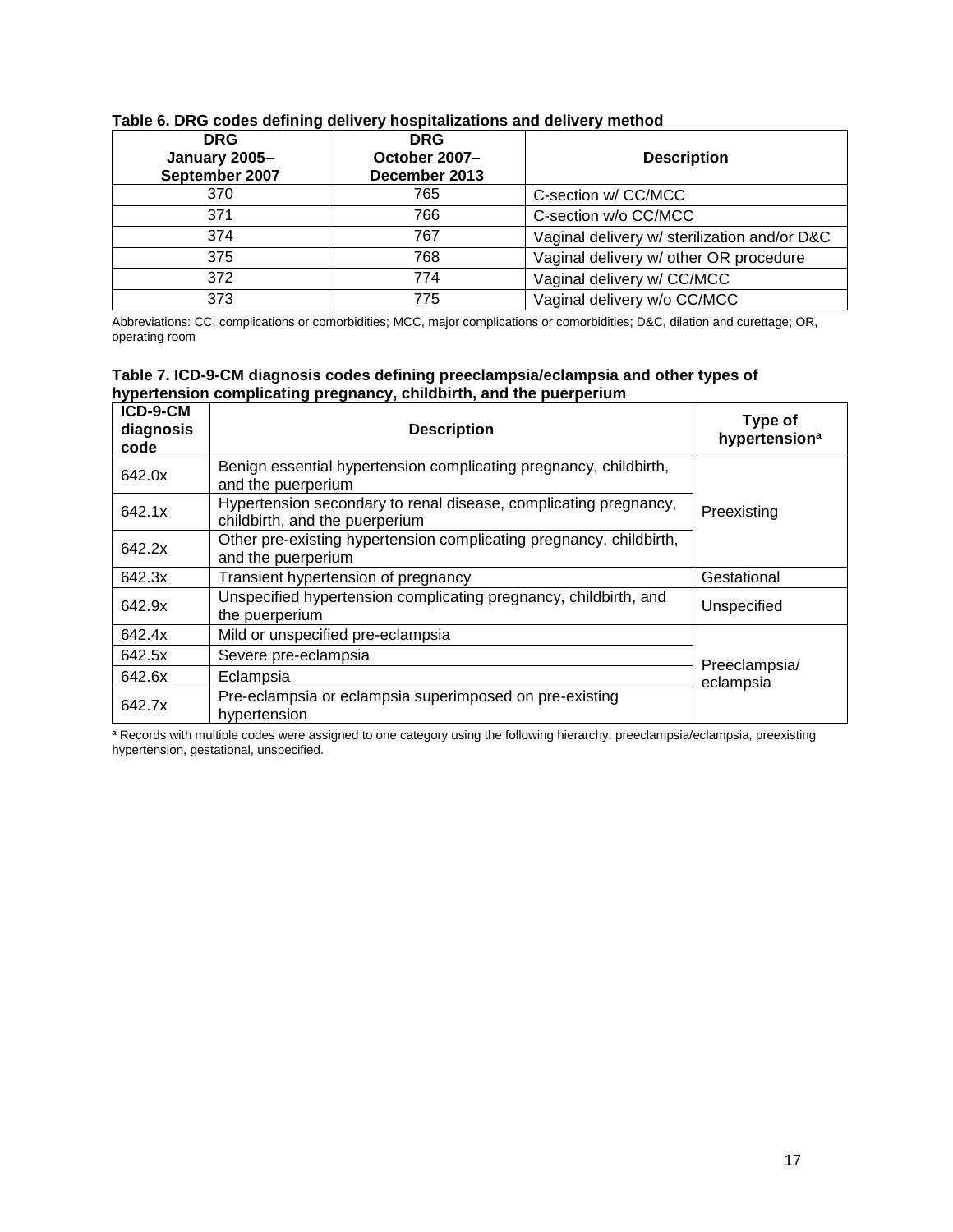| ICD-9-CM  |                                                                                                                                     | Type of                       |
|-----------|-------------------------------------------------------------------------------------------------------------------------------------|-------------------------------|
| diagnosis | <b>Description</b>                                                                                                                  | preeclampsia/                 |
| code      |                                                                                                                                     | eclampsia <sup>a</sup>        |
| 642.40    | Mild or unspecified pre-eclampsia, unspecified as to episode of care or<br>not applicable                                           |                               |
| 642.41    | Mild or unspecified pre-eclampsia, delivered, with or without mention of<br>antepartum condition                                    | Mild or                       |
| 642.42    | Mild or unspecified pre-eclampsia, delivered, with mention of postpartum<br>complication                                            | unspecified<br>preeclampsia   |
| 642.43    | Mild or unspecified pre-eclampsia, antepartum condition or complication                                                             |                               |
| 642.44    | Mild or unspecified pre-eclampsia, postpartum condition or complication                                                             |                               |
| 642.50    | Severe pre-eclampsia, unspecified as to episode of care or not applicable                                                           |                               |
| 642.51    | Severe pre-eclampsia, delivered, with or without mention of antepartum<br>condition                                                 |                               |
| 642.52    | Severe pre-eclampsia, delivered, with mention of postpartum<br>complication                                                         | Severe<br>preeclampsia        |
| 642.53    | Severe pre-eclampsia, antepartum condition or complication                                                                          |                               |
| 642.54    | Severe pre-eclampsia, postpartum condition or complication                                                                          |                               |
| 642.60    | Eclampsia, unspecified as to episode of care or not applicable                                                                      |                               |
| 642.61    | Eclampsia, delivered, with or without mention of antepartum condition                                                               |                               |
| 642.62    | Eclampsia, delivered, with mention of postpartum complication                                                                       | Eclampsia                     |
| 642.63    | Eclampsia, antepartum condition or complication                                                                                     |                               |
| 642.64    | Eclampsia, postpartum condition or complication                                                                                     |                               |
| 642.70    | Pre-eclampsia or eclampsia superimposed on pre-existing hypertension,<br>unspecified as to episode of care or not applicable        |                               |
| 642.71    | Pre-eclampsia or eclampsia superimposed on pre-existing hypertension,<br>delivered, with or without mention of antepartum condition | Preeclampsia/                 |
| 642.72    | Pre-eclampsia or eclampsia superimposed on pre-existing hypertension,<br>delivered, with mention of postpartum complication         | eclampsia with<br>preexisting |
| 642.73    | Pre-eclampsia or eclampsia superimposed on pre-existing hypertension,<br>antepartum condition or complication                       | hypertension                  |
| 642.74    | Pre-eclampsia or eclampsia superimposed on pre-existing hypertension,<br>postpartum condition or complication                       |                               |

**Table 8. ICD-9-CM diagnosis codes defining types of preeclampsia/eclampsia**

<sup>a</sup> Records with multiple codes were assigned to one category using the following hierarchy: eclampsia, severe preeclampsia, mild or unspecified preeclampsia, preeclampsia or eclampsia with preexisting hypertension.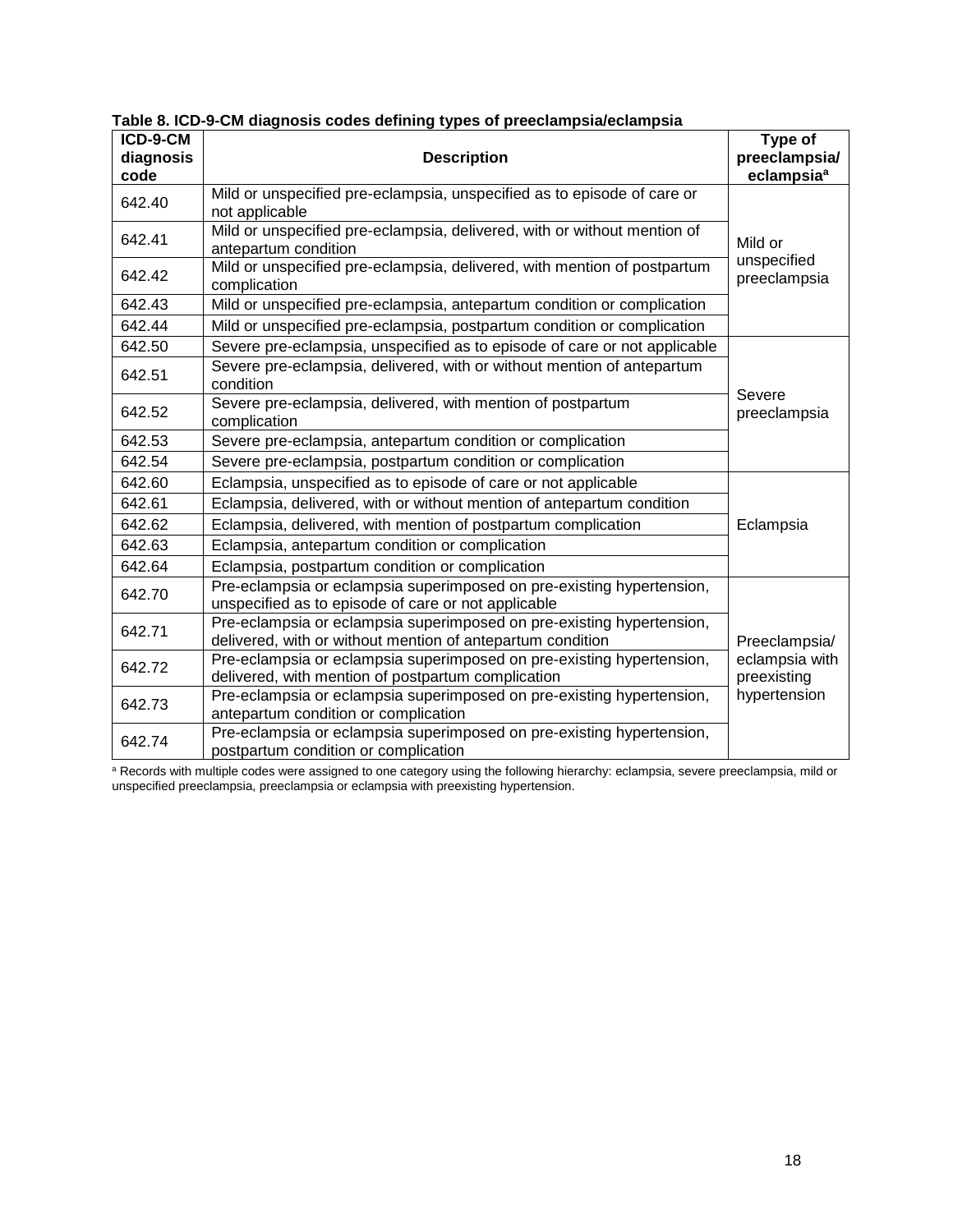ICD-9-CM diagnosis codes identifying coexisting conditions and maternal and infant outcomes are provided in Tables 9 and 10. Codes came from both Chapter 11 of the ICD manual on *Complications of Pregnancy, Childbirth, and the Puerperium* (ICD-9-CM codes 630–679), as well as from non-pregnancyrelated chapters. Maternal outcomes are generally consistent with the definitions used by a prior study on severe obstetric morbidity.[23](#page-18-0)

| ICD-9-CM<br>diagnosis<br>code or<br><b>CCS</b><br>category | <b>Description</b>                                              | <b>Condition</b>                  |
|------------------------------------------------------------|-----------------------------------------------------------------|-----------------------------------|
| 648.2                                                      | Anemia                                                          |                                   |
| 280                                                        | Iron deficiency anemias                                         |                                   |
| 281                                                        | Other deficiency anemias                                        |                                   |
| 282                                                        | Hereditary hemolytic anemias                                    | Anemia                            |
| 283                                                        | Acquired hemolytic anemias                                      |                                   |
| 284                                                        | Aplastic anemia and other bone marrow failure syndromes         |                                   |
| 285                                                        | Other and unspecified anemias                                   |                                   |
| 648.5                                                      | Congenital cardiovascular disorders                             |                                   |
| 648.6                                                      | Other cardiovascular diseases                                   |                                   |
| 745                                                        | Bulbus cordis anomalies and anomalies of cardiac septal closure |                                   |
| 746                                                        | Other congenital anomalies of heart                             |                                   |
| 747                                                        | Other congenital anomalies of circulatory system                | Cardiovascular                    |
| 390-392                                                    | Acute rheumatic fever                                           | disorders                         |
| 393-398                                                    | Chronic rheumatic heart disease                                 |                                   |
| 410-414                                                    | Ischemic heart disease                                          |                                   |
| 415-417                                                    | Diseases of pulmonary circulation                               |                                   |
| 420-429                                                    | Other forms of heart disease                                    |                                   |
| 648.8                                                      | Abnormal glucose tolerance                                      | Gestational diabetes <sup>a</sup> |
| 651                                                        | Multiple gestation                                              |                                   |
| V27.2                                                      | Twins, both liveborn                                            |                                   |
| V27.3                                                      | Twins, one liveborn and one stillborn                           |                                   |
| V27.4                                                      | Twins, both stillborn                                           | Multiple gestations               |
| V27.5                                                      | Other multiple birth, all liveborn                              |                                   |
| V27.6                                                      | Other multiple birth, some liveborn                             |                                   |
| V27.7                                                      | Other multiple birth, all stillborn                             |                                   |
| 649.1                                                      | Obesity complicating pregnancy, childbirth, or the puerperium   |                                   |
| 278.0                                                      | Overweight and obesity                                          |                                   |
| V85.2                                                      | Body Mass Index between 25-29, adult                            | Obesity                           |
| V85.3                                                      | Body Mass Index between 30-39, adult                            |                                   |
| V85.4                                                      | Body Mass Index 40 and over, adult                              |                                   |
| 648.0                                                      | Diabetes mellitus                                               |                                   |
| <b>CCS 49</b>                                              | Diabetes mellitus without complications                         | Preexisting diabetes              |
| <b>CCS 50</b>                                              | Diabetes mellitus with complications                            |                                   |
| 648.1                                                      | Thyroid dysfunction                                             | Thyroid dysfunction               |
| 240-246                                                    | Disorders of thyroid gland                                      |                                   |

**Table 9. ICD-9-CM diagnosis and CCS codes defining coexisting conditions at delivery**

Abbreviation: CCS: Clinical Classifications Software

a Records with codes for both preexisting and gestational diabetes were categorized as preexisting diabetes.

<span id="page-18-0"></span><sup>&</sup>lt;sup>23</sup> Kuklina EV, Meikle SF, Jamieson DJ, Whiteman MK, Barfield WD, Hills SD, et al. Severe obstetric morbidity in the United States: 1998–2005. Obstetrics and Gynecology. 2009;113(2 Pt 1):293–9.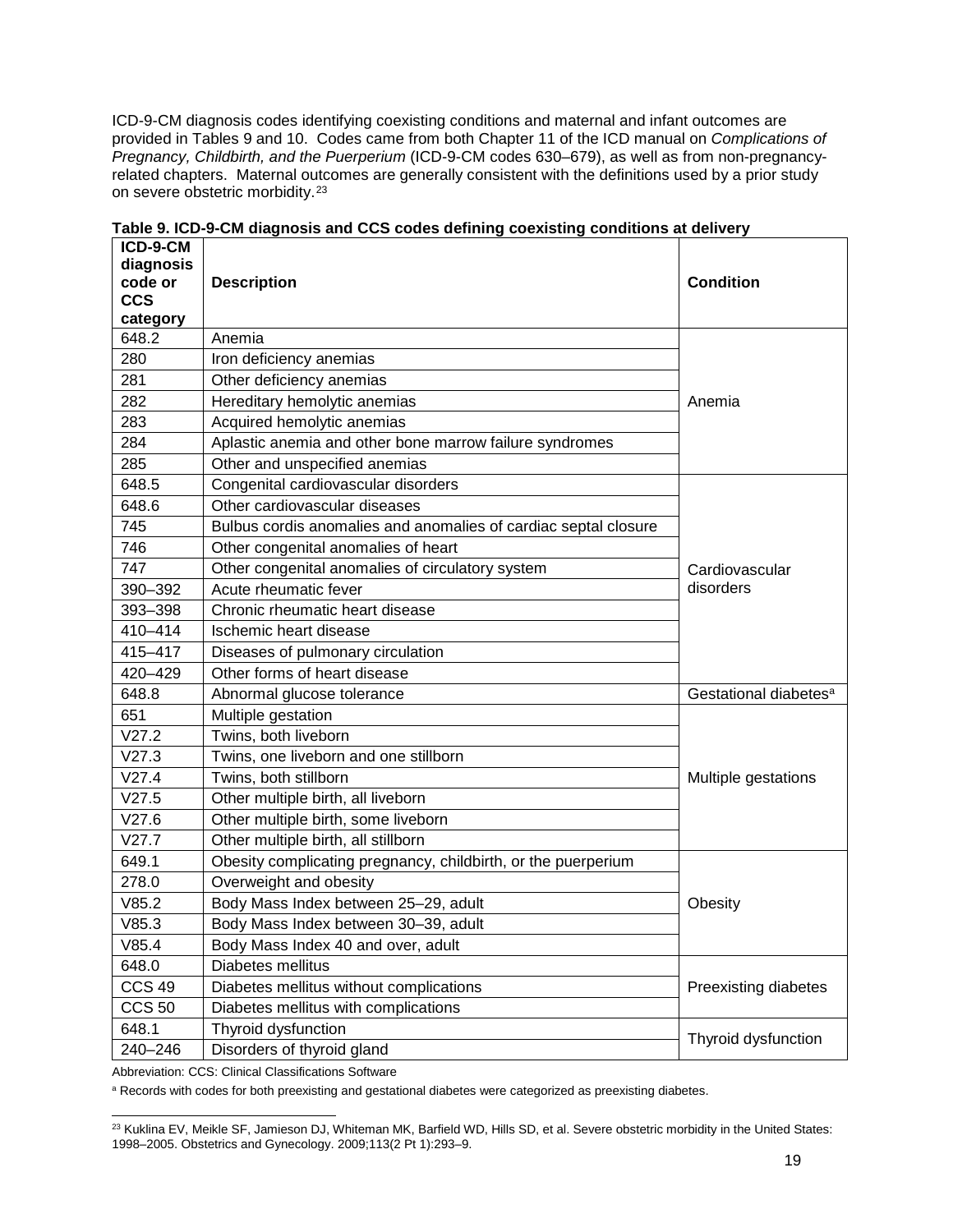| ICD-9-CM                  |                                                           |                                           |
|---------------------------|-----------------------------------------------------------|-------------------------------------------|
| procedure                 | <b>Description</b>                                        | <b>Outcome</b>                            |
| code<br><b>Procedures</b> |                                                           |                                           |
| 68.3                      |                                                           |                                           |
| 68.4                      | Subtotal abdominal hysterectomy                           |                                           |
|                           | Total abdominal hysterectomy                              |                                           |
| 68.5<br>68.6              | Vaginal hysterectomy                                      |                                           |
| 68.7                      | Radical abdominal hysterectomy                            | Hysterectomy <sup>a</sup>                 |
|                           | Radical vaginal hysterectomy<br>Pelvic evisceration       |                                           |
| 68.8                      |                                                           |                                           |
| 68.9                      | Other and unspecified hysterectomy                        |                                           |
| 99.04                     | Transfusion of packed cells                               | Red blood cell or<br>platelet transfusion |
| 99.05                     | Transfusion of platelets                                  |                                           |
| 93.90                     | Non-invasive mechanical ventilation                       |                                           |
| 96.01                     | Insertion of nasopharyngeal airway                        |                                           |
| 96.02                     | Insertion of oropharyngeal airway                         |                                           |
| 96.03                     | Insertion of esophageal obturator airway                  | Ventilation <sup>a</sup>                  |
| 96.04                     | Insertion of endotracheal tube                            |                                           |
| 96.05                     | Other intubation of respiratory tract                     |                                           |
| 96.7                      | Other continuous invasive mechanical ventilation          |                                           |
| <b>Maternal diagnoses</b> |                                                           |                                           |
| 518.5                     | Pulmonary insufficiency following trauma and surgery      | Adult respiratory                         |
| 518.81                    | Acute respiratory failure                                 |                                           |
| 518.82                    | Other pulmonary insufficiency, not elsewhere classified   | distress syndrome <sup>a</sup>            |
| 518.84                    | Acute and chronic respiratory failure                     |                                           |
| 671.3                     | Deep phlebothrombosis, antepartum                         |                                           |
| 671.4                     | Deep phlebothrombosis, postpartum                         | Deep venous<br>thrombosis <sup>a</sup>    |
| 671.9                     | Unspecified venous complication                           |                                           |
| 451                       | Phlebitis and thrombophlebitis                            |                                           |
| 452                       | Portal vein thrombosis                                    |                                           |
| 453                       | Other venous embolism and thrombosis                      |                                           |
| 666.3                     | Postpartum coagulation defects                            | Disseminated                              |
| 286.6                     | Defibrination syndrome                                    | intravascular                             |
| 286.9                     | Other and unspecified coagulation defects                 | coagulation <sup>a</sup>                  |
| 644.2                     | Early onset of delivery                                   | Early onset of labor                      |
| 669.4                     | Other complications of obstetrical surgery and procedures |                                           |
| 427.5                     | Cardiac arrest                                            |                                           |
| 428.1                     | Left heart failure                                        |                                           |
| 428.21                    | Systolic heart failure, acute                             | Heart failure <sup>a</sup>                |
| 428.31                    | Diastolic heart failure, acute                            |                                           |
| 428.41                    | Combined systolic and diastolic heart failure, acute      |                                           |
| 997.1                     | Cardiac complications                                     |                                           |
| 674.5                     | Peripartum cardiomyopathy                                 | Peripartum                                |
| 425                       | Cardiomyopathy                                            | cardiomyopathy                            |
| 641.2                     | Abruptio placenta                                         | Placental abruption                       |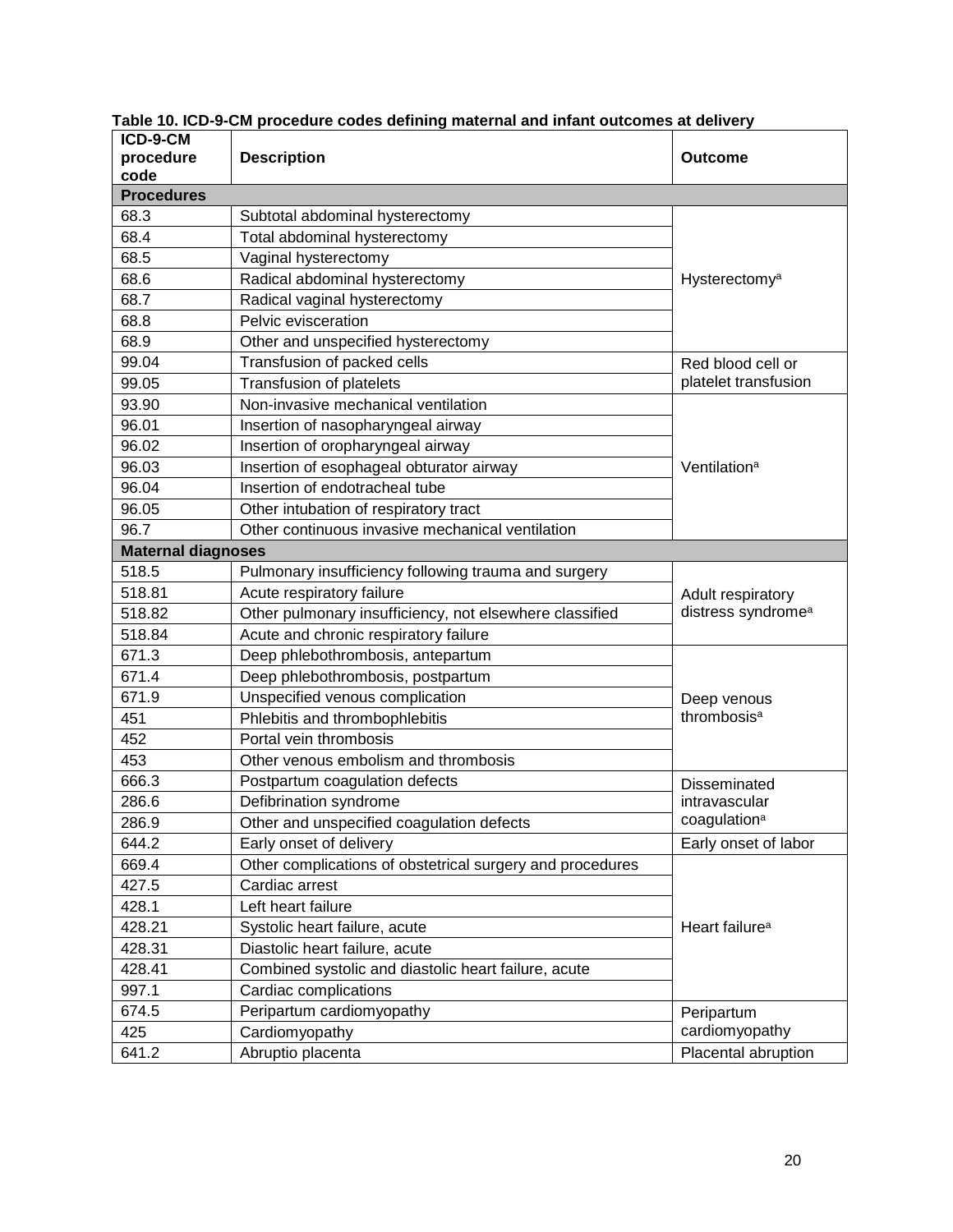| ICD-9-CM                                        |                                                                                                         |                                                        |
|-------------------------------------------------|---------------------------------------------------------------------------------------------------------|--------------------------------------------------------|
| procedure<br>code                               | <b>Description</b>                                                                                      | Outcome                                                |
| 674.0                                           | Cerebrovascular disorders in the puerperium                                                             |                                                        |
| 671.5                                           | Other phlebitis and thrombosis                                                                          |                                                        |
| 430                                             | Subarachnoid hemorrhage                                                                                 |                                                        |
| 431                                             | Intracerebral hemorrhage                                                                                |                                                        |
| 432                                             | Other and unspecified intracranial hemorrhage                                                           | Puerperal<br>cerebrovascular<br>disorders <sup>a</sup> |
| 433                                             | Occlusion and stenosis of precerebral arteries                                                          |                                                        |
| 434                                             | Occlusion of cerebral arteries                                                                          |                                                        |
|                                                 |                                                                                                         |                                                        |
| 436                                             | Acute, but ill-defined, cerebrovascular disease                                                         |                                                        |
| 437                                             | Other and ill-defined cerebrovascular disease                                                           |                                                        |
| 997.2                                           | Peripheral vascular complications                                                                       |                                                        |
| 999.2                                           | Other vascular complications                                                                            |                                                        |
| 518.4                                           | Acute edema of lung, unspecified                                                                        | Pulmonary edema <sup>a</sup>                           |
| 428.1                                           | Left heart failure                                                                                      |                                                        |
| 673                                             | Obstetrical pulmonary embolism                                                                          | Pulmonary embolism <sup>a</sup>                        |
| 415.1                                           | Pulmonary embolism and infarction                                                                       |                                                        |
| 669.3                                           | Acute renal failure following labor and delivery                                                        | Renal failure <sup>a</sup>                             |
| 584                                             | Acute renal failure                                                                                     |                                                        |
| 038                                             | Septicemia                                                                                              | Sepsis <sup>a</sup>                                    |
| 995.1                                           | Sepsis                                                                                                  |                                                        |
| 995.2                                           | Severe sepsis                                                                                           |                                                        |
| 668.0                                           | Pulmonary complications following administration of                                                     | Severe anesthesia<br>complications <sup>a</sup>        |
|                                                 | anesthetic or other sedation in labor and delivery                                                      |                                                        |
| 668.1                                           | Cardiac complications following administration of anesthetic<br>or other sedation in labor and delivery |                                                        |
|                                                 | Central nervous system complications following                                                          |                                                        |
| 668.2                                           | administration of anesthetic or other sedation in labor and                                             |                                                        |
|                                                 | delivery                                                                                                |                                                        |
| 669.1                                           | Shock during or following labor and delivery                                                            |                                                        |
| 998.0                                           | Postoperative shock                                                                                     | Shocka                                                 |
| 995.0                                           | Other anaphylactic shock                                                                                |                                                        |
| 995.4                                           | Shock due to anesthesia                                                                                 |                                                        |
| 785.5                                           | Shock without mention of trauma                                                                         |                                                        |
| Infant-related diagnoses on the maternal record |                                                                                                         |                                                        |
| 656.3                                           | <b>Fetal distress</b>                                                                                   | <b>Fetal distress</b>                                  |
| 656.4                                           | Intrauterine death                                                                                      | Intrauterine death                                     |
| V27.1                                           | Single, stillborn                                                                                       |                                                        |
| V27.3                                           | Twins, one liveborn and one stillborn                                                                   |                                                        |
| V27.4                                           | Twins, both stillborn                                                                                   |                                                        |
| V27.6                                           | Other multiple birth, some liveborn                                                                     |                                                        |
| V27.7                                           | Other multiple birth, all stillborn                                                                     |                                                        |
| 656.5                                           | Poor fetal growth                                                                                       | Poor fetal growth                                      |

<sup>a</sup> Definition consistent with measures of severe obstetric morbidity used by Kuklina EV, Meikle SF, Jamieson DJ, Whiteman MK, Barfield WD, Hills SD, et al. Severe Obstetric Morbidity in the United States: 1998–2005. Obstetrics and Gynecology. 2009;113(2 Pt 1): 293–9.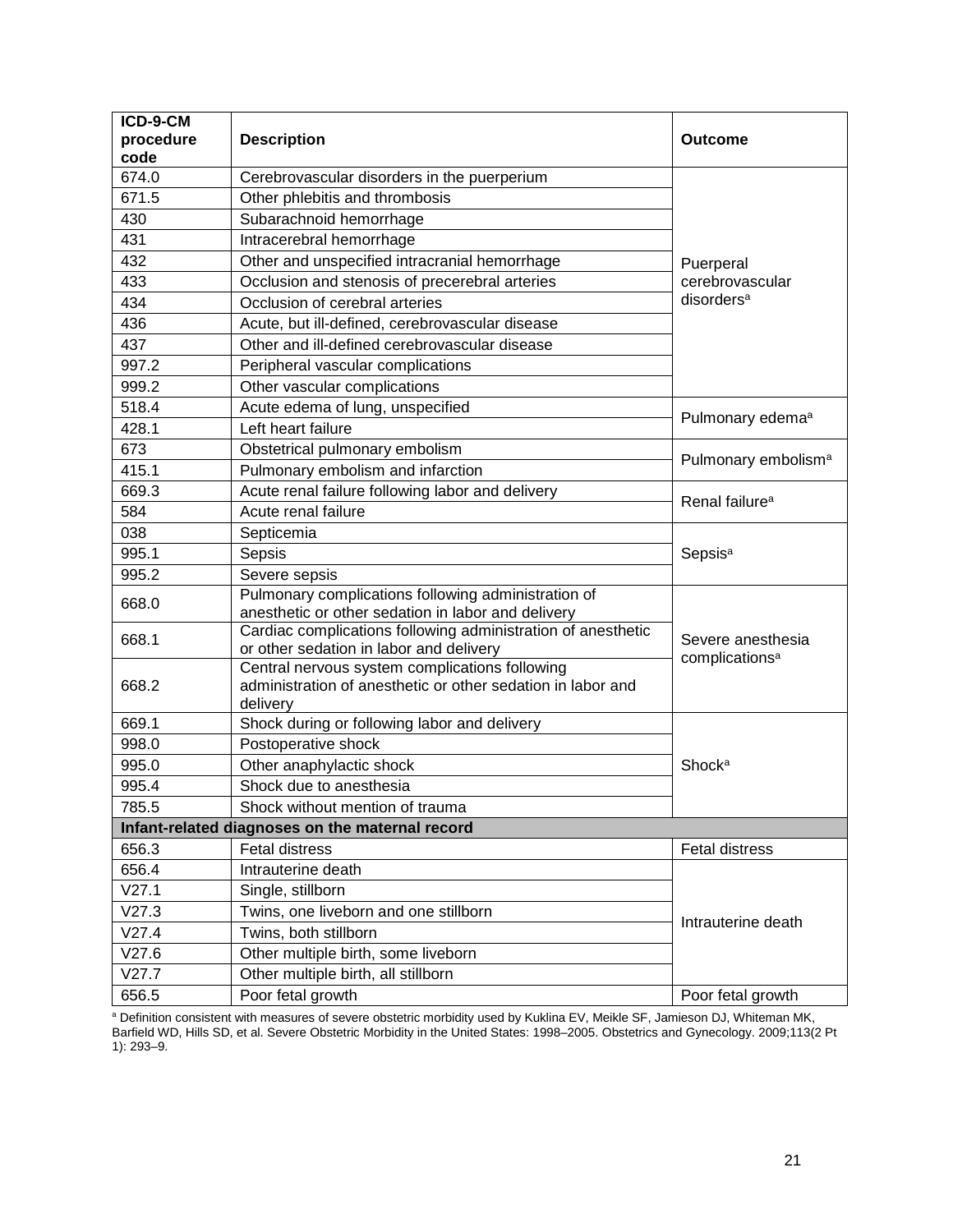# *Types of hospitals included in the HCUP National (Nationwide) Inpatient Sample*

The National (Nationwide) Inpatient Sample (NIS) is based on data from community hospitals, which are defined as short-term, non-Federal, general, and other hospitals, excluding hospital units of other institutions (e.g., prisons). The NIS includes obstetrics and gynecology, otolaryngology, orthopedic, cancer, pediatric, public, and academic medical hospitals. Excluded are long-term care facilities such as rehabilitation, psychiatric, and alcoholism and chemical dependency hospitals. Beginning in 2012, longterm acute care hospitals are also excluded. However, if a patient received long-term care, rehabilitation, or treatment for a psychiatric or chemical dependency condition in a community hospital, the discharge record for that stay will be included in the NIS.

#### *Unit of analysis*

The unit of analysis is the hospital discharge (i.e., the hospital stay), not a person or patient. This means that a person who is admitted to the hospital multiple times in 1 year will be counted each time as a separate discharge from the hospital.

#### *Costs and charges*

Total hospital charges were converted to costs using HCUP Cost-to-Charge Ratios based on hospital accounting reports from the Centers for Medicare & Medicaid Services (CMS).[24](#page-21-0) *Costs* reflect the actual expenses incurred in the production of hospital services, such as wages, supplies, and utility costs; *charges* represent the amount a hospital billed for the case. For each hospital, a hospital-wide cost-tocharge ratio is used. Hospital charges reflect the amount the hospital billed for the entire hospital stay and do not include professional (physician) fees. For the purposes of this Statistical Brief, costs are reported to the nearest hundred.

#### *Location of patients' residence*

Place of residence is based on the Urban Influence Codes (UIC) for the urban-rural classification scheme for U.S. counties:

- Large metropolitan areas with at least 1 million residents
- Small metropolitan areas with less than 1 million residents
- **Micropolitan**
- Nonmetropolitan and nonmicropolitan counties (rural, noncore)

#### *Median community-level income*

Median community-level income is the median household income of the patient's ZIP Code of residence. Income levels are separated into population-based quartiles with cut-offs determined using ZIP Code demographic data obtained from the Nielsen Company. The income quartile is missing for patients who are homeless or foreign.

#### *Payer*

Payer is the expected payer for the hospital stay. To make coding uniform across all HCUP data sources, payer combines detailed categories into general groups:

- Medicare: includes patients covered by fee-for-service and managed care Medicare
- Medicaid: includes patients covered by fee-for-service and managed care Medicaid
- Private Insurance: includes Blue Cross, commercial carriers, and private health maintenance organizations (HMOs) and preferred provider organizations (PPOs)
- Uninsured: includes an insurance status of *self-pay* and *no charge*
- Other: includes Workers' Compensation, TRICARE/CHAMPUS, CHAMPVA, Title V, and other government programs

Hospital stays billed to the State Children's Health Insurance Program (SCHIP) may be classified as Medicaid, Private Insurance, or Other, depending on the structure of the State program. Because most

<span id="page-21-0"></span><sup>&</sup>lt;sup>24</sup> Agency for Healthcare Research and Quality. HCUP Cost-to-Charge Ratio (CCR) Files. Healthcare Cost and Utilization Project (HCUP). 2001–2014. Rockville, MD: Agency for Healthcare Research and Quality. Updated November 2016. [www.hcup](http://www.hcup-us.ahrq.gov/db/state/costtocharge.jsp)[us.ahrq.gov/db/state/costtocharge.jsp.](http://www.hcup-us.ahrq.gov/db/state/costtocharge.jsp) Accessed January 31, 2017.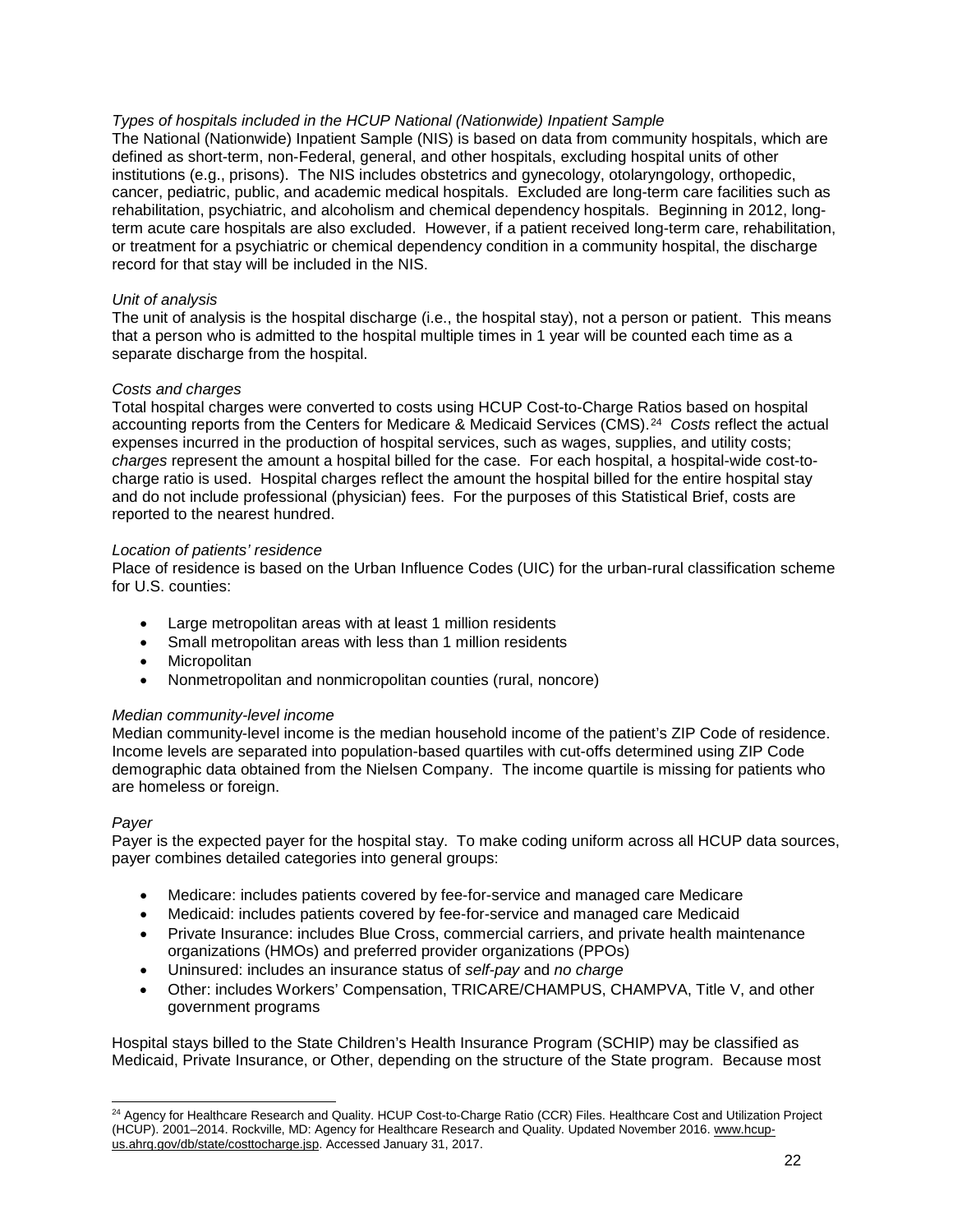State data do not identify patients in SCHIP specifically, it is not possible to present this information separately.

For this Statistical Brief, when more than one payer is listed for a hospital discharge, the first-listed payer is used.

# *Region*

Region is one of the four regions defined by the U.S. Census Bureau:

- Northeast: Maine, New Hampshire, Vermont, Massachusetts, Rhode Island, Connecticut, New York, New Jersey, and Pennsylvania
- Midwest: Ohio, Indiana, Illinois, Michigan, Wisconsin, Minnesota, Iowa, Missouri, North Dakota, South Dakota, Nebraska, and Kansas
- South: Delaware, Maryland, District of Columbia, Virginia, West Virginia, North Carolina, South Carolina, Georgia, Florida, Kentucky, Tennessee, Alabama, Mississippi, Arkansas, Louisiana, Oklahoma, and Texas
- West: Montana, Idaho, Wyoming, Colorado, New Mexico, Arizona, Utah, Nevada, Washington, Oregon, California, Alaska, and Hawaii

#### *Reporting of race and ethnicity*

Data on Hispanic ethnicity are collected differently among the States and also can differ from the Census methodology of collecting information on race (White, Black, Asian/Pacific Islander, American Indian/Alaska Native, Other (including mixed race)) separately from ethnicity (Hispanic, non-Hispanic). State data organizations often collect Hispanic ethnicity as one of several categories that include race. Therefore, for multistate analyses, HCUP creates the combined categorization of race and ethnicity for data from States that report ethnicity separately. When a State data organization collects Hispanic ethnicity separately from race, HCUP uses Hispanic ethnicity to override any other race category to create a Hispanic category for the uniformly coded race/ethnicity data element, while also retaining the original race and ethnicity data. This Statistical Brief reports race/ethnicity for the following categories: Hispanic, non-Hispanic White, non-Hispanic Black, Asian/Pacific Islander, and non-Hispanic Other, including American Indian/Alaska Native.

#### **About HCUP**

The Healthcare Cost and Utilization Project (HCUP, pronounced "H-Cup") is a family of health care databases and related software tools and products developed through a Federal-State-Industry partnership and sponsored by the Agency for Healthcare Research and Quality (AHRQ). HCUP databases bring together the data collection efforts of State data organizations, hospital associations, and private data organizations (HCUP Partners) and the Federal government to create a national information resource of encounter-level health care data. HCUP includes the largest collection of longitudinal hospital care data in the United States, with all-payer, encounter-level information beginning in 1988. These databases enable research on a broad range of health policy issues, including cost and quality of health services, medical practice patterns, access to health care programs, and outcomes of treatments at the national, State, and local market levels.

HCUP would not be possible without the contributions of the following data collection Partners from across the United States:

**Alaska** Department of Health and Social Services **Alaska** State Hospital and Nursing Home Association **Arizona** Department of Health Services **Arkansas** Department of Health **California** Office of Statewide Health Planning and Development **Colorado** Hospital Association **Connecticut** Hospital Association **District of Columbia Hospital Association Florida** Agency for Health Care Administration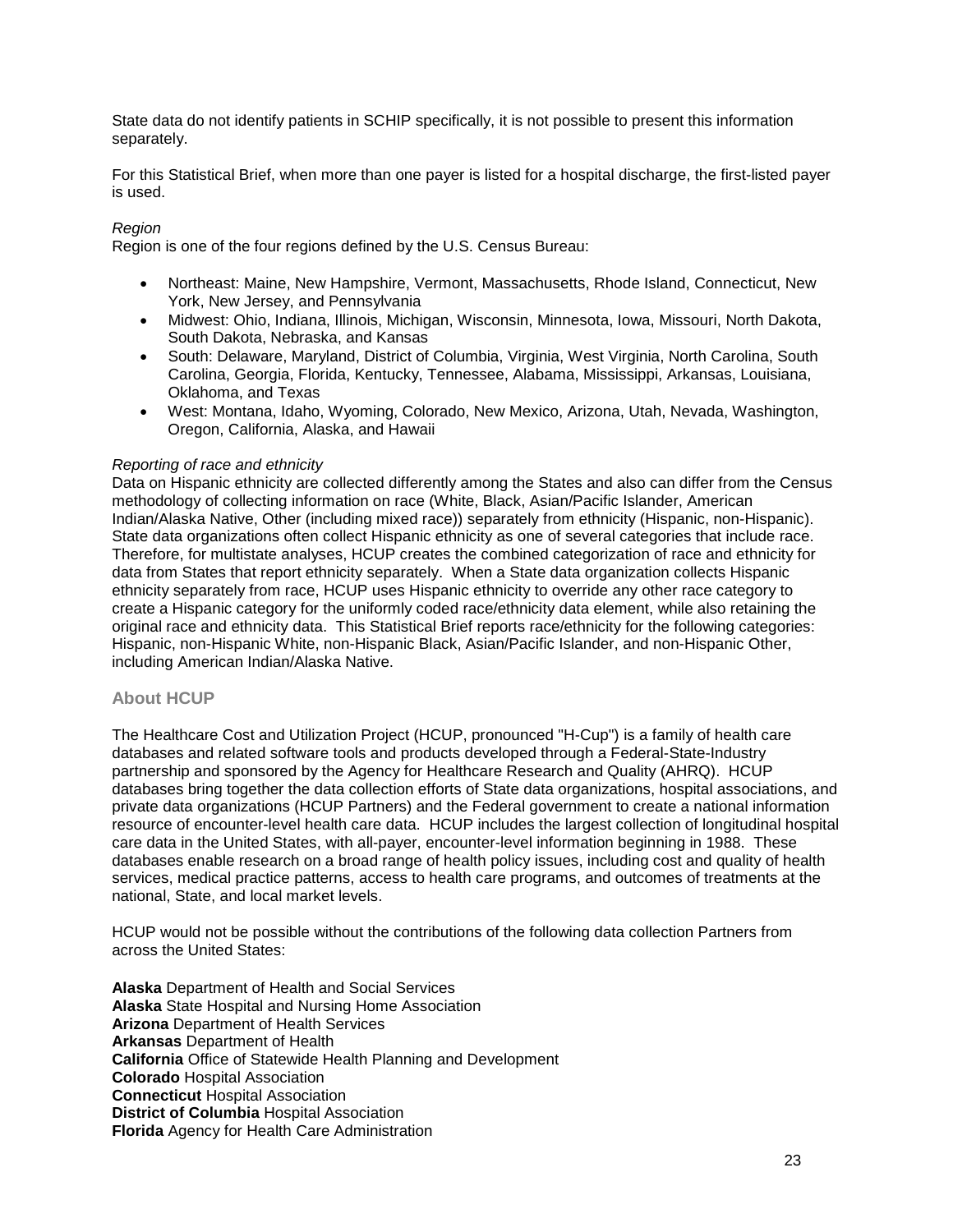**Georgia** Hospital Association **Hawaii** Health Information Corporation **Illinois** Department of Public Health **Indiana** Hospital Association **Iowa** Hospital Association **Kansas** Hospital Association **Kentucky** Cabinet for Health and Family Services **Louisiana** Department of Health **Maine** Health Data Organization **Maryland** Health Services Cost Review Commission **Massachusetts** Center for Health Information and Analysis **Michigan** Health & Hospital Association **Minnesota** Hospital Association **Mississippi** Department of Health **Missouri** Hospital Industry Data Institute **Montana** MHA - An Association of Montana Health Care Providers **Nebraska** Hospital Association **Nevada** Department of Health and Human Services **New Hampshire** Department of Health & Human Services **New Jersey** Department of Health **New Mexico** Department of Health **New York** State Department of Health **North Carolina** Department of Health and Human Services **North Dakota** (data provided by the Minnesota Hospital Association) **Ohio** Hospital Association **Oklahoma** State Department of Health **Oregon** Association of Hospitals and Health Systems **Oregon** Office of Health Analytics **Pennsylvania** Health Care Cost Containment Council **Rhode Island** Department of Health **South Carolina** Revenue and Fiscal Affairs Office **South Dakota** Association of Healthcare Organizations **Tennessee** Hospital Association **Texas** Department of State Health Services **Utah** Department of Health **Vermont** Association of Hospitals and Health Systems **Virginia** Health Information **Washington** State Department of Health **West Virginia** Health Care Authority **Wisconsin** Department of Health Services **Wyoming** Hospital Association

#### **About Statistical Briefs**

HCUP Statistical Briefs are descriptive summary reports presenting statistics on hospital inpatient, ambulatory surgery, and emergency department use and costs, quality of care, access to care, medical conditions, procedures, patient populations, and other topics. The reports use HCUP administrative health care data.

#### **About the NIS**

The HCUP National (Nationwide) Inpatient Sample (NIS) is a nationwide database of hospital inpatient stays. The NIS is nationally representative of all community hospitals (i.e., short-term, non-Federal, nonrehabilitation hospitals). The NIS includes all payers. It is drawn from a sampling frame that contains hospitals comprising more than 95 percent of all discharges in the United States. The vast size of the NIS allows the study of topics at the national and regional levels for specific subgroups of patients. In addition, NIS data are standardized across years to facilitate ease of use. Over time, the sampling frame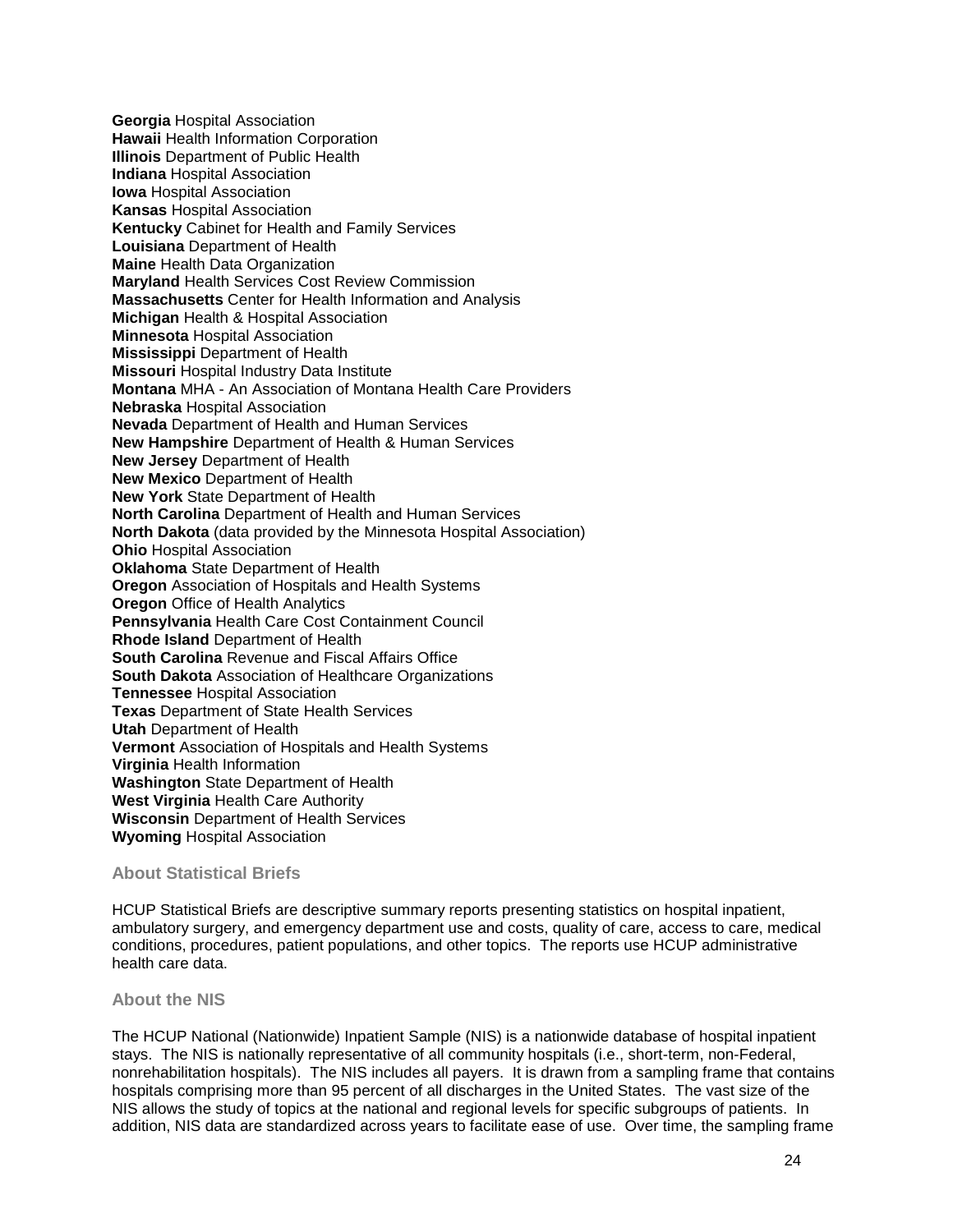for the NIS has changed; thus, the number of States contributing to the NIS varies from year to year. The NIS is intended for national estimates only; no State-level estimates can be produced.

The 2012 NIS was redesigned to optimize national estimates. The redesign incorporates two critical changes:

- Revisions to the sample design—starting with 2012, the NIS is now a *sample of discharge records from all HCUP-participating hospitals*, rather than a sample of hospitals from which all discharges were retained (as is the case for NIS years before 2012).
- Revisions to how hospitals are defined—the NIS now uses the *definition of hospitals and discharges supplied by the statewide data organizations* that contribute to HCUP, rather than the definitions used by the American Hospital Association (AHA) Annual Survey of Hospitals.

The new sampling strategy is expected to result in more precise estimates than those that resulted from the previous NIS design by reducing sampling error: for many estimates, confidence intervals under the new design are about half the length of confidence intervals under the previous design. The change in sample design for 2012 necessitates recomputation of prior years' NIS data to enable analyses of trends that use the same definitions of discharges and hospitals.

# **For More Information**

For other information on pregnancy and childbirth, refer to the HCUP Statistical Briefs located at [www.hcup-us.ahrq.gov/reports/statbriefs/sb\\_pregnancy.jsp.](http://www.hcup-us.ahrq.gov/reports/statbriefs/sb_pregnancy.jsp)

For additional HCUP statistics, visit:

- HCUP Fast Stats at [www.hcup-us.ahrq.gov/faststats/landing.jsp](http://www.hcup-us.ahrq.gov/faststats/landing.jsp) for easy access to the latest HCUP-based statistics for health information topics
- HCUPnet, HCUP's interactive query system, at [www.hcupnet.ahrq.gov/](http://www.hcupnet.ahrq.gov/)

For more information about HCUP, visit [www.hcup-us.ahrq.gov/.](http://www.hcup-us.ahrq.gov/)

For a detailed description of HCUP and more information on the design of the National (Nationwide) Inpatient Sample (NIS), please refer to the following database documentation:

Agency for Healthcare Research and Quality. Overview of the National (Nationwide) Inpatient Sample (NIS). Healthcare Cost and Utilization Project (HCUP). Rockville, MD: Agency for Healthcare Research and Quality. Updated December 2016. [www.hcup-us.ahrq.gov/nisoverview.jsp.](http://www.hcup-us.ahrq.gov/nisoverview.jsp) Accessed January 31, 2017.

#### **Suggested Citation**

Fingar KR (IBM Watson Health), Mabry-Hernandez I (AHRQ), Ngo-Metzger Q (AHRQ), Wolff T (AHRQ), Steiner CA (Institute for Health Research, Kaiser Permanente), Elixhauser A (AHRQ). Delivery Hospitalizations Involving Preeclampsia and Eclampsia, 2005–2014. HCUP Statistical Brief #222. April 2017. Agency for Healthcare Research and Quality, Rockville, MD. [www.hcup](http://www.hcup-us.ahrq.gov/reports/statbriefs/sb222-Preeclampsia-Eclampsia-Delivery-Trends.pdf)[us.ahrq.gov/reports/statbriefs/sb222-Preeclampsia-Eclampsia-Delivery-Trends.pdf](http://www.hcup-us.ahrq.gov/reports/statbriefs/sb222-Preeclampsia-Eclampsia-Delivery-Trends.pdf)

#### **Acknowledgments**

The authors would like to acknowledge the contributions of Minya Sheng of IBM Watson Health.

∗ ∗ ∗

AHRQ welcomes questions and comments from readers of this publication who are interested in obtaining more information about access, cost, use, financing, and quality of health care in the United